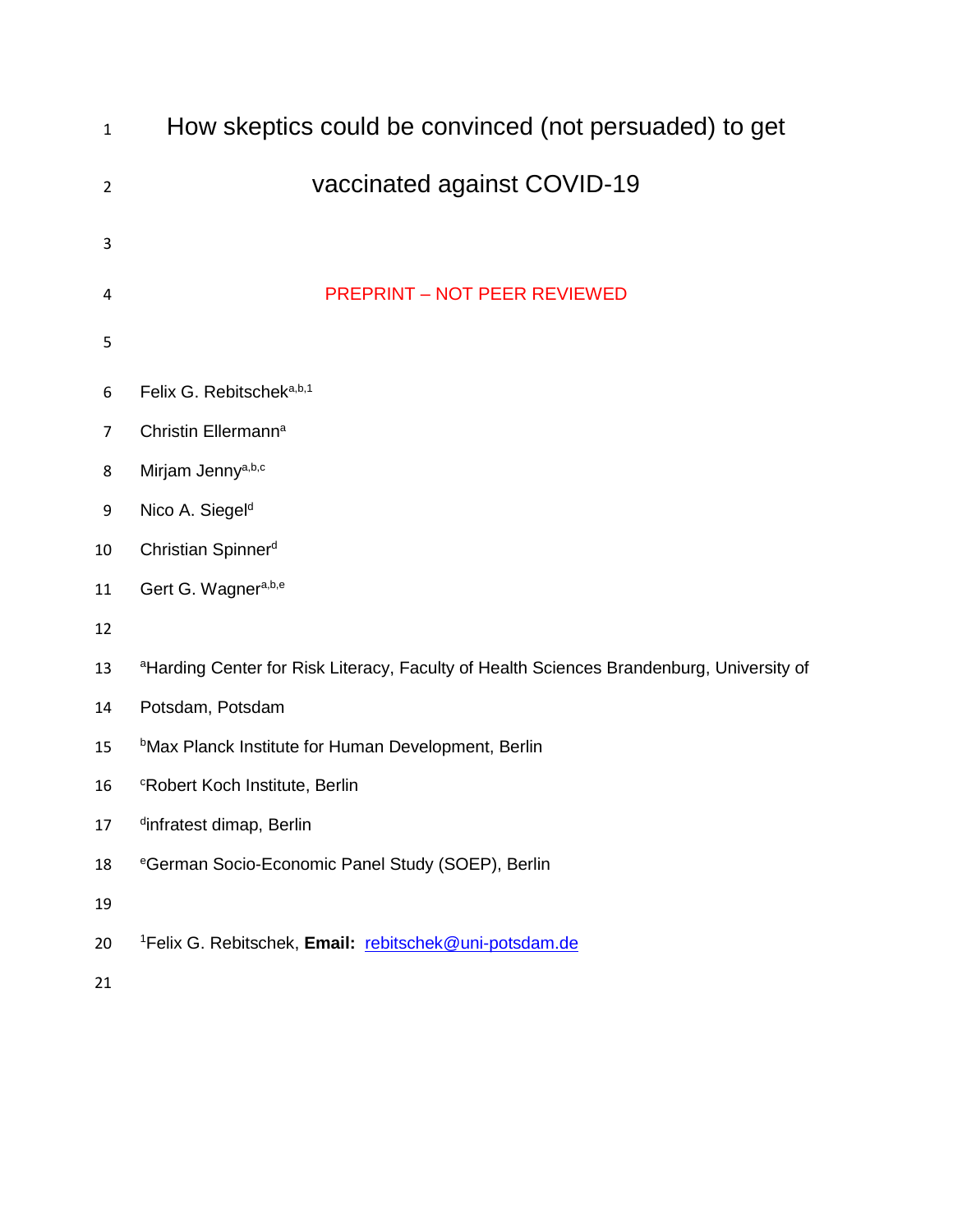- **Competing Interest Statement:** The German Standing Committee on Vaccination
- (STIKO) at the Robert Koch Institute officially recommends COVID-19 vaccinations. The
- activities of the STIKO are coordinated and supported by the Robert Koch Institute
- (author M.J.). The other authors declare no competing interest.
- 

# **Data availability**

Data and analysis code for these studies are available upon request.

- **Classification:** Social Sciences: Psychological and Cognitive Sciences;
- **Keywords:** COVID-19 vaccination uptake, vaccination skeptics, informed decision-
- making, fact boxes
- 
- 
- 
- 
- 
- 
-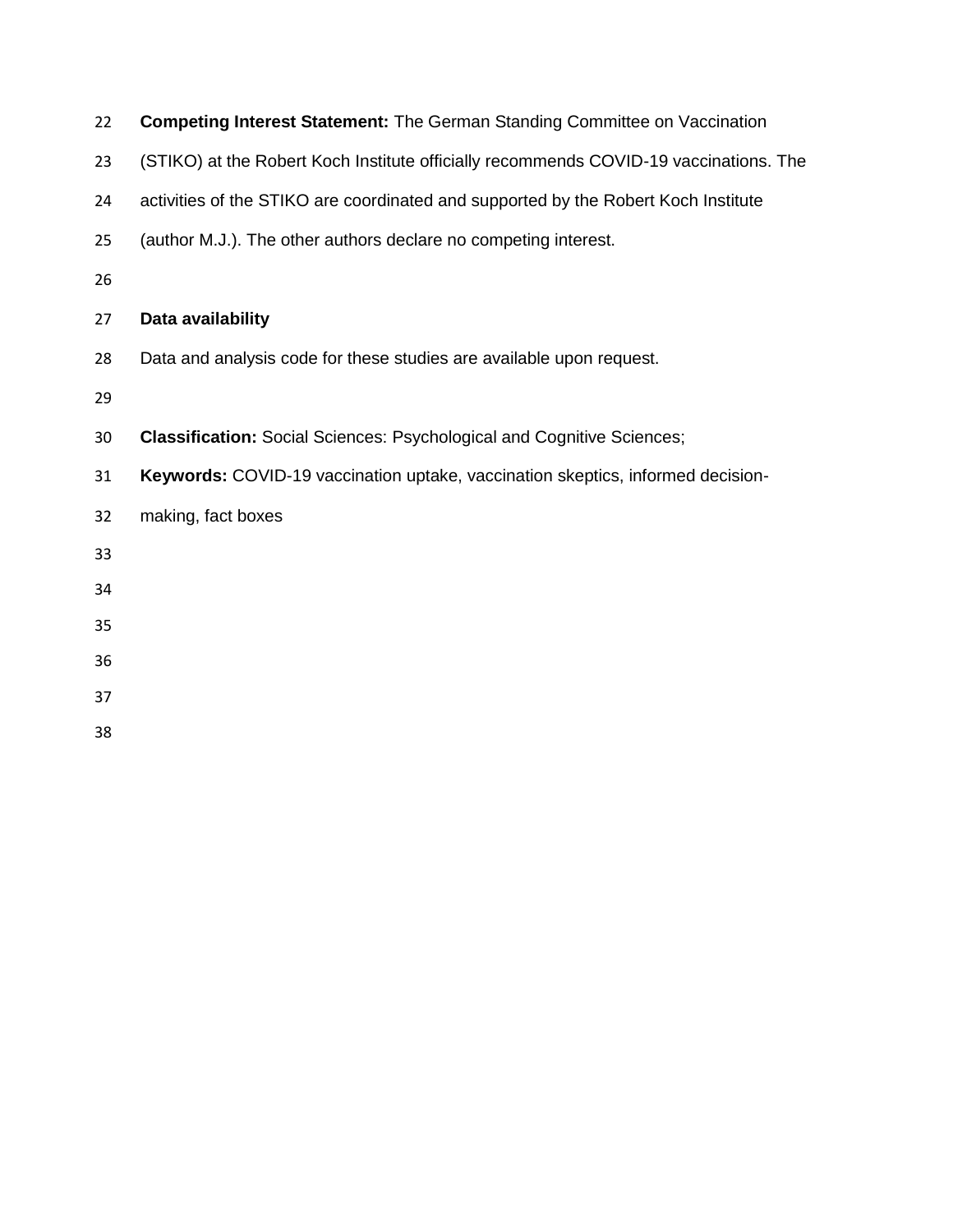#### **Abstract**

 Central to the SARS-CoV-2 pandemic strategy, COVID-19 vaccination depends on the population's uptake decisions. Because at least 60% of the population needs to be vaccinated, but fewer, for example, in Germany are expected to do so, it is important to know how to convince those who are undecided or skeptical. According to the health care standard of enabling citizens to make informed decisions based on balanced information (boosting) – instead of persuasion or seduction (nudging) – a comparison of benefits and harms of having or not having the vaccination would be required to inform these groups. With the help of a representative survey, we investigated the contribution of fact boxes, an established intervention format for informed intentions. Study 1 shows the development of knowledge and evaluation of COVID-19 vaccinations by German citizens between Nov 2020 and Feb 2021. Study 2 reveals objective information needs and subjective information requirements of those laypeople at the end of Nov. Study 3 shows that the fact box format is effective for risk communication about COVID-19. Based on these insights, a fact box on the efficacy and safety of mRNA-vaccines was implemented with the help of a national health authority. Study 4 shows that fact boxes increase vaccination knowledge and positive evaluations of the benefit-harm ratio of vaccination in skeptics and undecideds. Our results demonstrate that simple fact boxes can be an effective boost of informed decision making among undecided and skeptical people, and that informed decisions can lead to more positive vaccination evaluations of the public.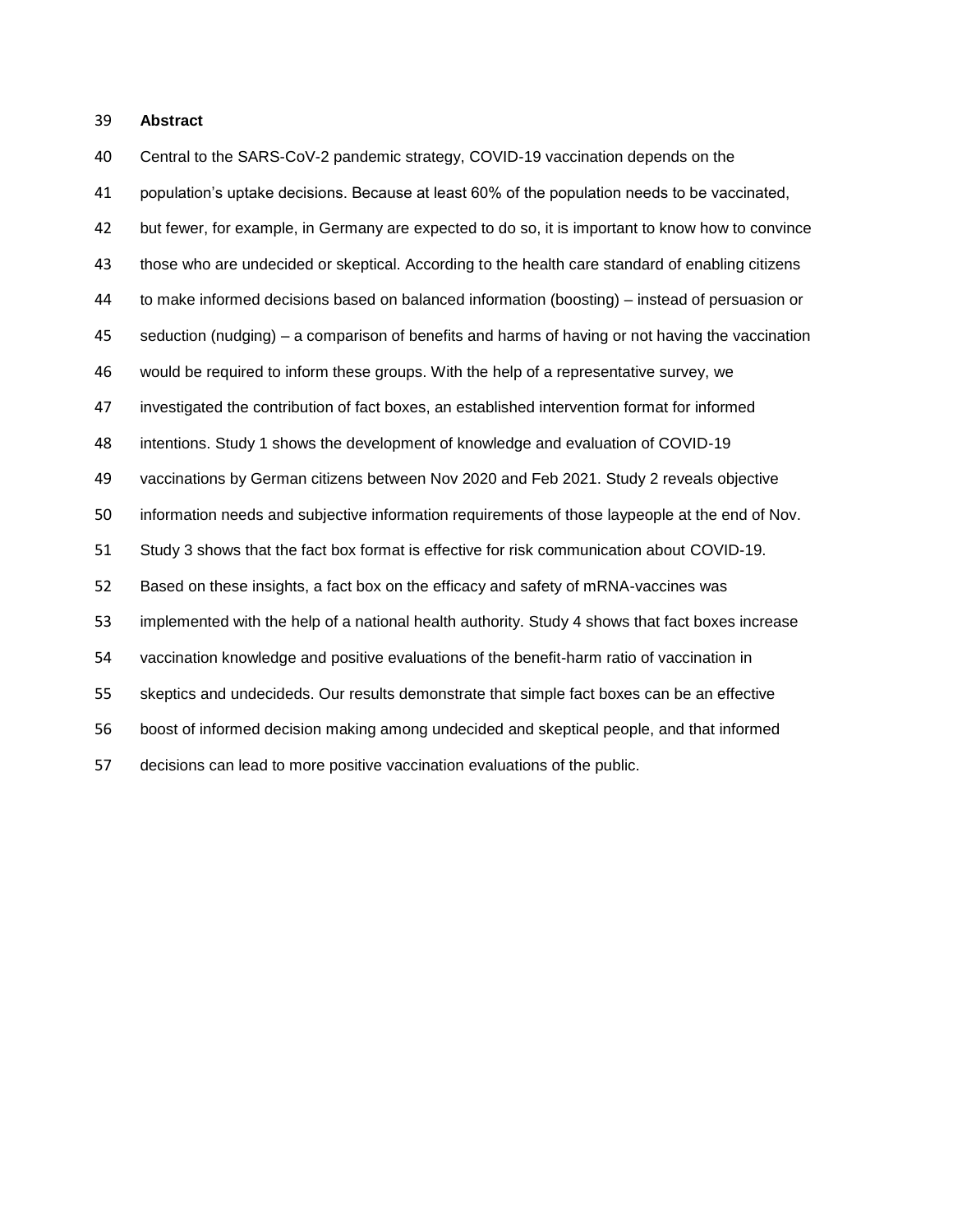# **Significance Statement**

- A critical proportion of citizens' intentions to have the COVID-19 vaccination depend on their
- knowledge about the vaccination. According to Western health care standards, citizens should be
- enabled to make informed decisions based on balanced information (boosting) rather than
- persuasion or seduction (nudging). To address both information needs and requirements, a fact
- box, an established evidence-based health information format, was developed for COVID-19
- vaccinations. A population-wide study (for Germany) shows that due to correct inferences from a
- simple fact box over a control group undecided and skeptical people evaluate vaccinations more
- positively.
- 
-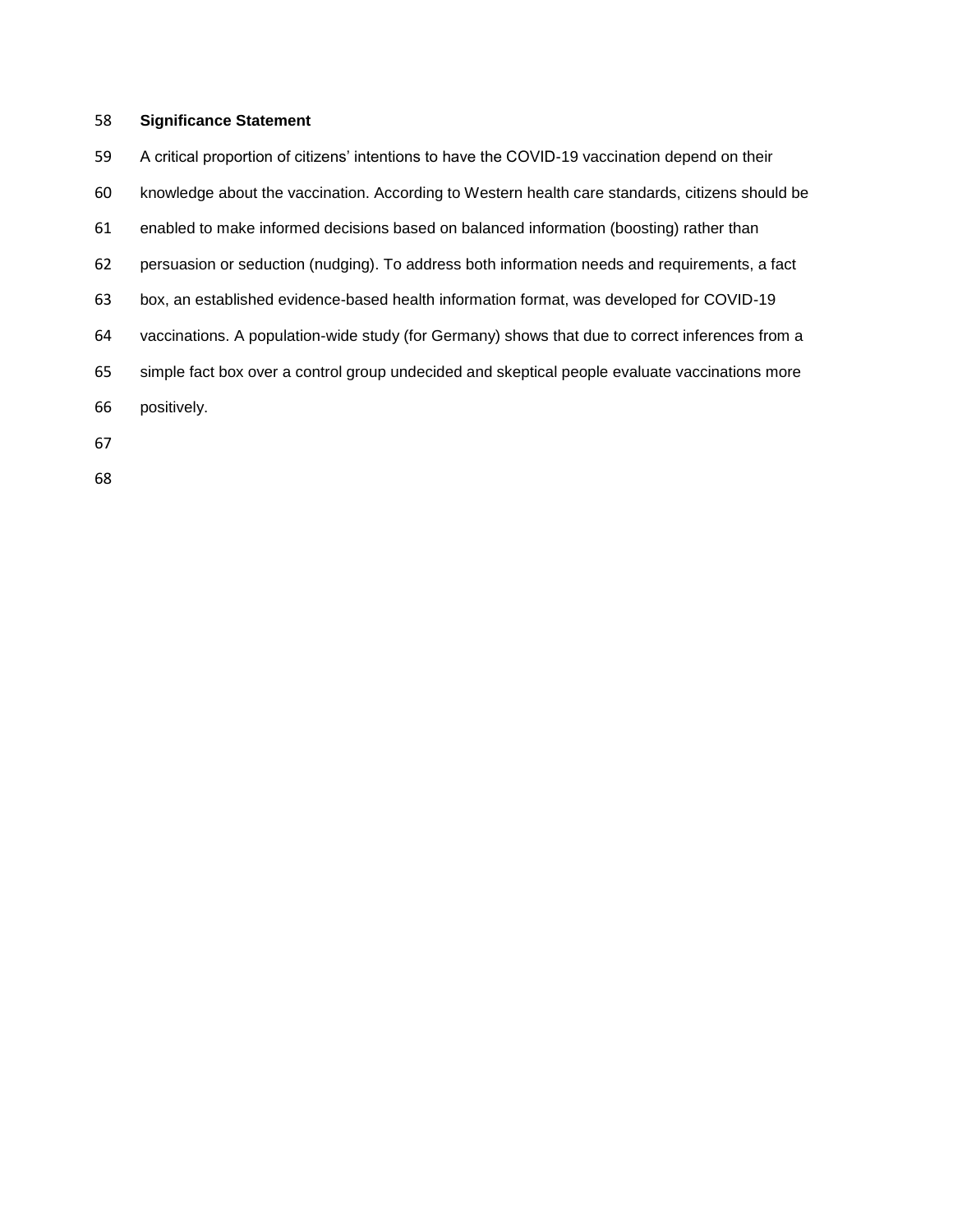#### **Introduction**

 The spread of SARS-CoV-2 can only be effectively controlled by vaccination of large parts of the population (1). There is cumulating evidence that vaccinated people will less likely infect non- vaccinated people given contact with the virus (2), meaning that vaccinated people can protect others who cannot be vaccinated (community immunity), such as those with health conditions or therapies that suppress the immune system. Overall, there is public interest in ensuring that enough people get vaccinated, i.e. a proportion of between 60 and 80% of a country's population (3-5).

 In Germany, at least 37 to 45% of the adult population intend to get vaccinated for sure, 78 according to population-wide surveys (online [COSMO, ARD] and CATI [WiD, COVIMO, (6, 7)]). Survey-based estimates further suggest that about 4 to 24% are unlikely to be convinced with arguments (clear refusal of vaccination; internationally, 20% refused hypothetical vaccines (8)). However, the decisive factor for COVID-19 vaccination is the large share of at least 24% undecideds and skeptics, who desire and need information in order to weigh potential benefits and harms (9). To convince many of them, evidence about vaccine efficacy and safety needs to be communicated (10) in a way that informs without simply persuading, as persuasion would violate the health care standard of informed decision-making and can damage trustworthiness 86 and credibility of the communicator and vaccination (11).

 In Germany, information needs in the pandemic led many people to turn to the Robert Koch Institute (RKI) for trustworthy information (12). Public health authorities need tools that help citizens understand COVID-19 vaccinations. Our studies investigate how a public health intervention ("COVID-19 vaccination fact boxes") that were recently developed jointly by the Harding Center for Risk Literacy and the RKI could increase the number of proponents of COVID- 19 vaccination by means of balanced information (boosting) for informed decision-making instead of persuasion (marketing) or seduction (nudging). The fact box was disseminated via established communication channels of the RKI (RKI webpage with about 130 million visits in 2020, Twitter account, Mobile-App of the Permanent Vaccination Commission in Germany).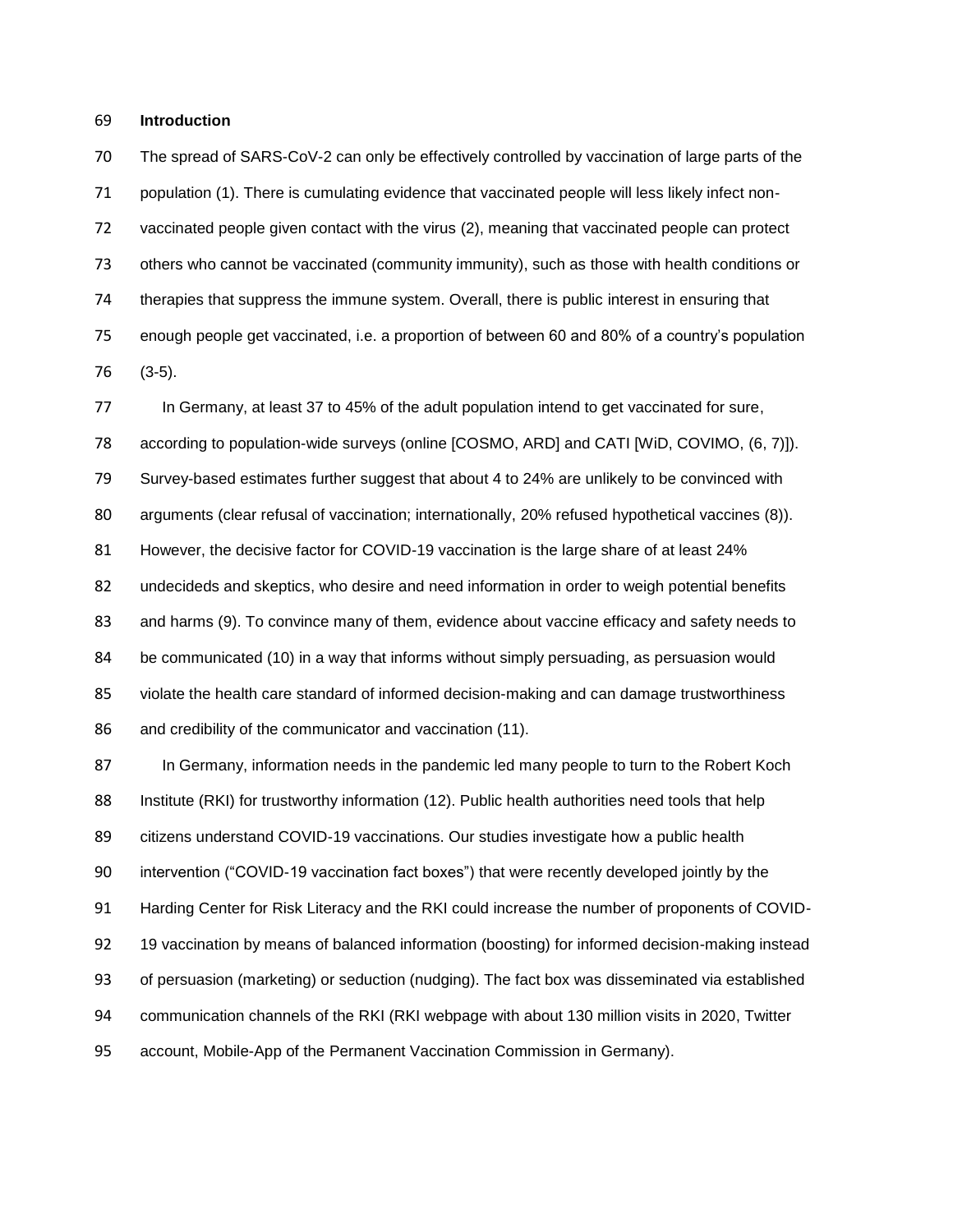protection law in Germany (14) – and, more generally and ideally, in an enlightened and democratic society – every citizen should be enabled to weigh the possible benefits and harms of medical options on the basis of the best available evidence and to decide freely on this basis. Under this premise of informed decision-making (ethos), a comparison of benefits and harms of having or not having the vaccination would be required to inform undecideds and skeptics (target audience) from the beginning of vaccinations (timing). Given the best available evidence, informed decisions are expected to lead more often to COVID-19 vaccinations than not (aim).

According to international standards of evidence-based health care (13) and the patient

 Therefore, transparent, comprehensible, and balanced communication tools are required that enable this comparison (15-17).

 One approach to communicating the best available evidence is the "fact box" (18, 19), a tabular or graphical form of a balance sheet (20) that summarizes benefits and harms of medical options and how likely these will occur. Fact boxes inform various health decisions, including those about medical treatments, cancer screenings, and vaccinations (18, 21, 22). In contrast to regulation, incentives, and (invisible) nudges (23), fact boxes are not designed to enforce directed behavioral change (24). They are boosts that have been shown to enable comprehension of medical options and short-term knowledge acquisition (25, 26). Many undecided or vaccine- skeptical recipients of fact boxes who are uninformed or misinformed could be convinced by the facts to get vaccinated.

 Furthermore, those who perceive communication about a vaccine as clear and consistent show both greater trust in institutions and higher intentions to vaccinate (27). Even though perceiving increased risks of COVID-19, influenza (28), or H1N1 (29) can be associated with an increased number of vaccination intentions (30), overstating the risk of COVID-19 in vaccination communication is detrimental to trustworthiness of medical and scientific experts (31), which in turn predicts uptake (30). Enhancing risk perceptions of having or not having a vaccination is thus a prerequisite of informed choices (16). By communicating transparently and comprehensibly, fact boxes can inform without undermining the public's trust in the communicating institution.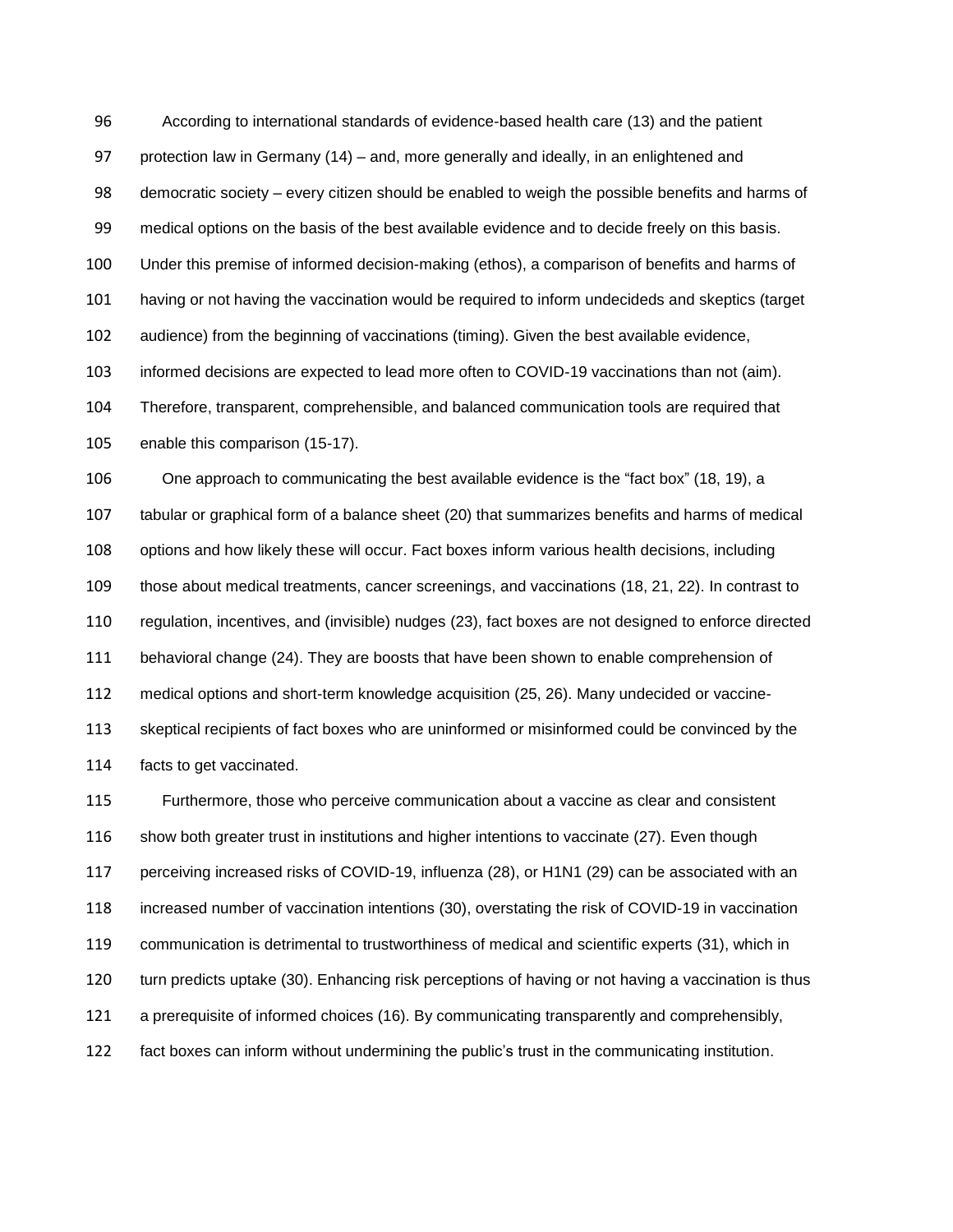We hypothesize that a COVID-19 vaccination fact box intervention on the population level can

achieve a net surplus of proponents over opponents, without persuasion, thereby avoiding the

risks of resiliency and distrust. Assuming that this increased intention to get vaccinated leads to

greater vaccination uptake, fact boxes could thus serve public health authorities in protecting

citizens via transparent and ethical risk communication.

## **Method and Results**

We assessed the relationship of vaccination knowledge and vaccination acceptance in Germany over a

131 period of three months (Study 1). To develop an intervention, we assessed respective information gaps and

needs of the population in Germany (Study 2) and verified efficacy of "fact boxes" for risk communication

 with a convenience sample (Study 3). Based on those insights, Study 4 examined whether different fact box formats are effective for enabling informed vaccination intentions.

 Studies 1, 2 and 4 were based on a daily survey of the German population (32, 33). Multi-stratified online samples (N=2,037 (T0), N=2,090 (T1), N=4,021 (T2), N=6,056 (T3), and N=1,942 (T4)) of about 14,000 invited

panelists within a consumer scheme provided data (Table S1), which are – after weighting – representative

of German citizens who are active online (for details see (34).

All four studies were conducted consistent with the Declaration of Helsinki. Study 3 was approved by the

140 ethics committee of the University of Potsdam (Germany). The panel company provided de-identified data

for Studies 1, 2 and 4*.*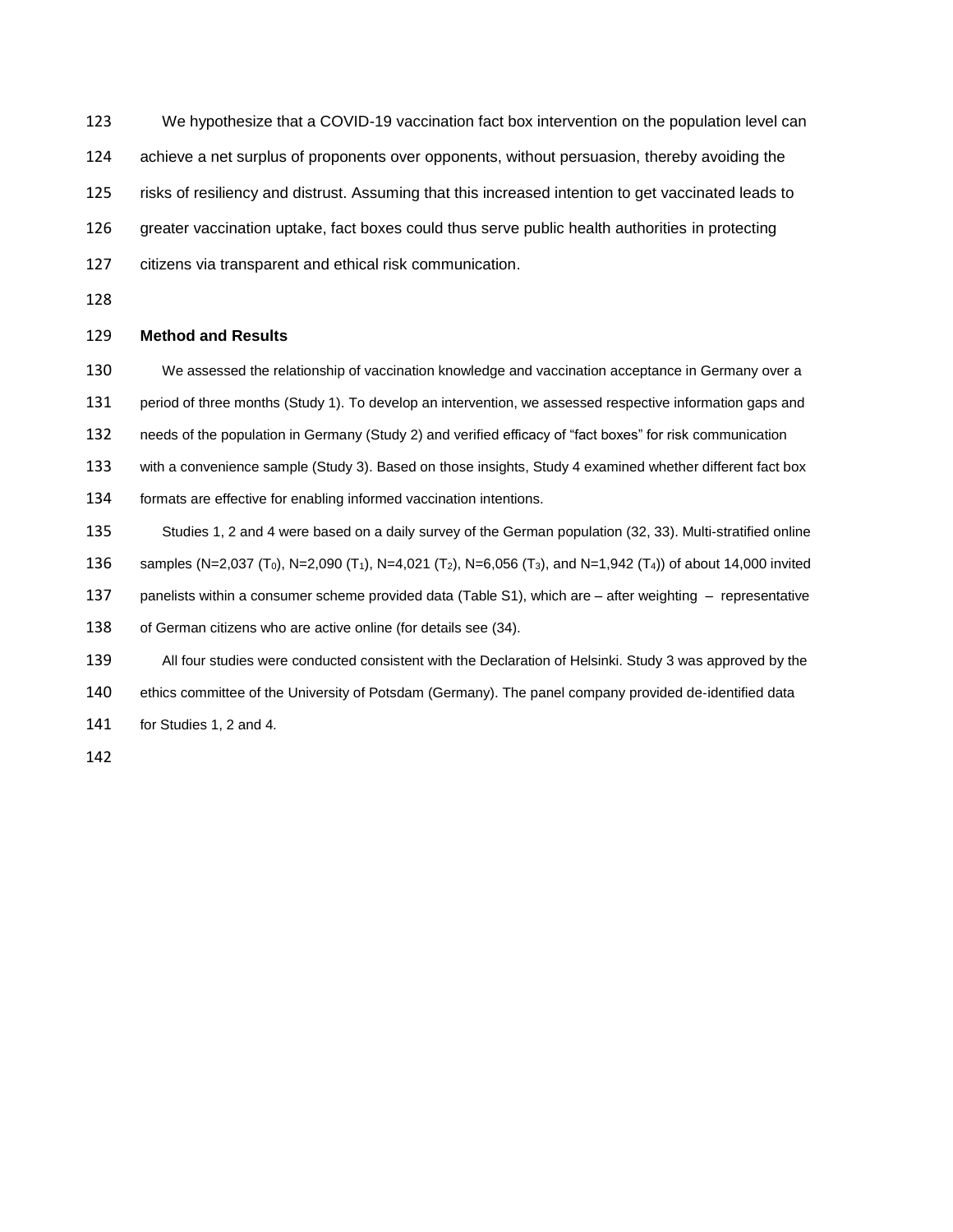

 **Figure 1.** Proportion of respondents according to their intention to have vaccination against COVID-19 or their reports that they already did. Error bars show 95% confidence intervals. Independent samples were weighted at the time of their assessment.

**Study 1.** Five independent cross-sectional samples showed increased vaccination intention between Nov 2020 and Feb 2021 in Germany. The cumulative proportions of proponents (probably or definitely having the vaccination; not weighted) grew from 54.4% (T0, end of Nov) to 65.1% (T4, mid-Feb, including 2.2% already vaccinated) (Figure 1), though the proportion of those who probably want to have the vaccination decreased. Also, the proportions of undecideds shrank. The proportion of opponents (definitely not) and skeptics (probably not) decreased until actual vaccinations began but remained stable in January and February at about 12% and 9%, respectively. Furthermore, between the end of Dec 2020 and the beginning of Feb 2021 (only mRNA vaccines available) the samples surveyed showed increasing vaccination knowledge (Figure 2). Over this time course, those without or with low educational attainment showed a similar increase in vaccination knowledge (from M=4.40, SE=0.08 to M=4.67, SE=0.07) compared with those with higher educational attainment (from M=4.68, SE=0.04 to 4.96, SE=0.03). 160 Vaccine intentions were associated with increasingly correct knowledge ( $r_{T0}$  = .36 and  $r_{T4}$  = .36) with

respect to the items. Among those who were undecided in Feb, little improvement in knowledge could be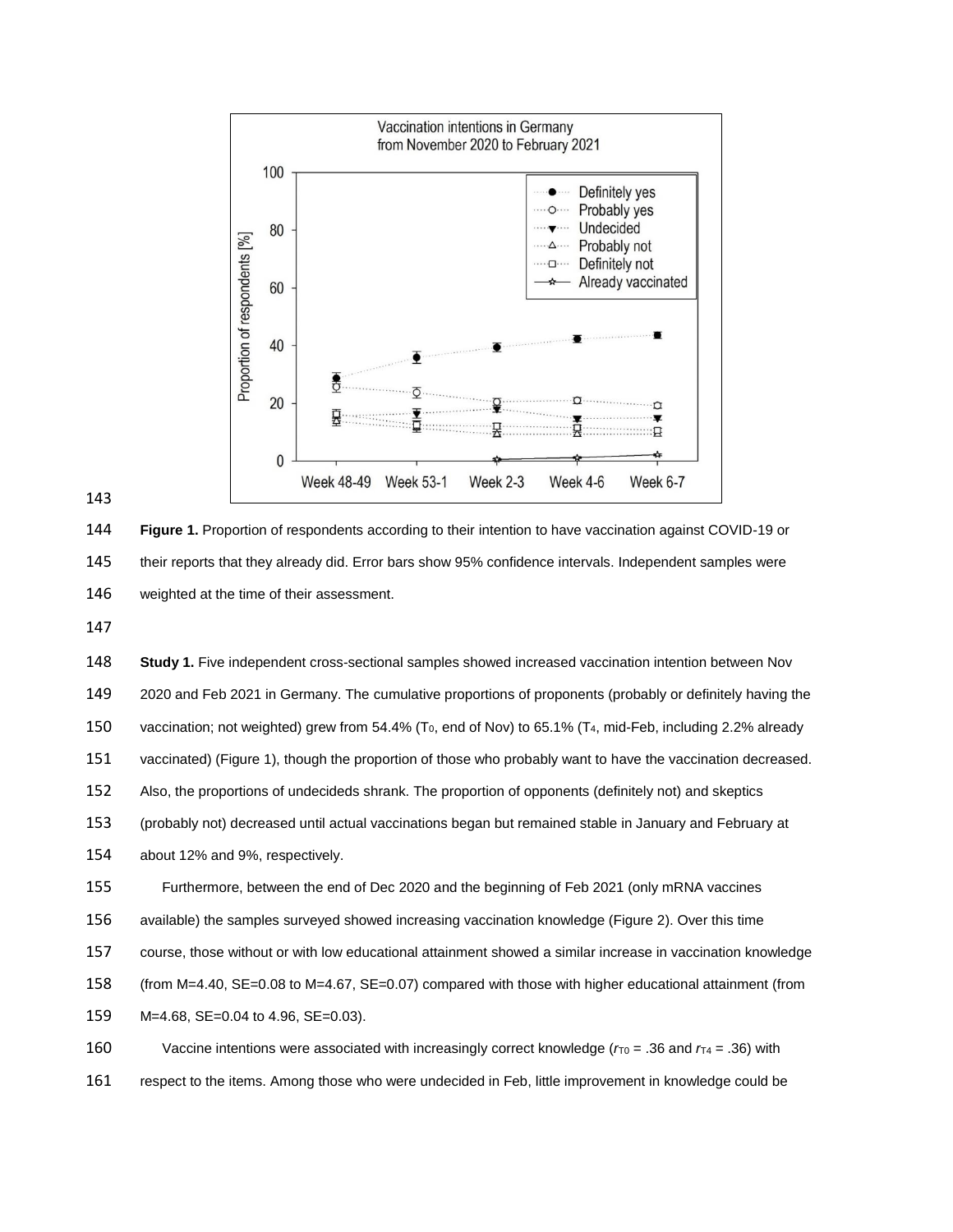- observed when compared with undecideds at the turn of the year, e.g. the proportion of undecideds who
- could rule out many false assertions about vaccine-related uncertainty remained relatively stable (+0,1 of out
- 4 test items, compared with +0,3 among proponents).
- 



 **Figure 2.** Number of correct items increased over two months according to respondents' intention to get vaccinated against COVID-19. Error bars show the standard error of the mean. The independent samples were weighted at the time of their assessment.

 **Study 2.** By asking open-ended questions, we identified objective informational needs (e.g. false beliefs) and subjective requirements (e.g. desired facts) of the target population: people from 60 years of age on with a higher risk for severe courses of COVID-19 and those younger than 60 years (more social, more mobile) as mitigators and facilitators of the pandemic. Beyond reasons to choose from (36%: no threat of a severe COVID-19 course, 20%: pandemic passing without larger harm; Table S2) responses to open-ended questions were successively coded, reduced, and summarized according to the 5C scale for monitoring psychological antecedents of vaccination (35). Predominantly, undecided respondents' motivations to have the vaccination were related to confidence in the vaccines and the delivering system, such as more investigations (36%), exclusion of harms (14%; more often from 40 years of age on), and long-lasting high efficacy (7%). Besides those requirements, about

11% of undecideds below 40 years of age explicitly claimed their motivation to depend on more or better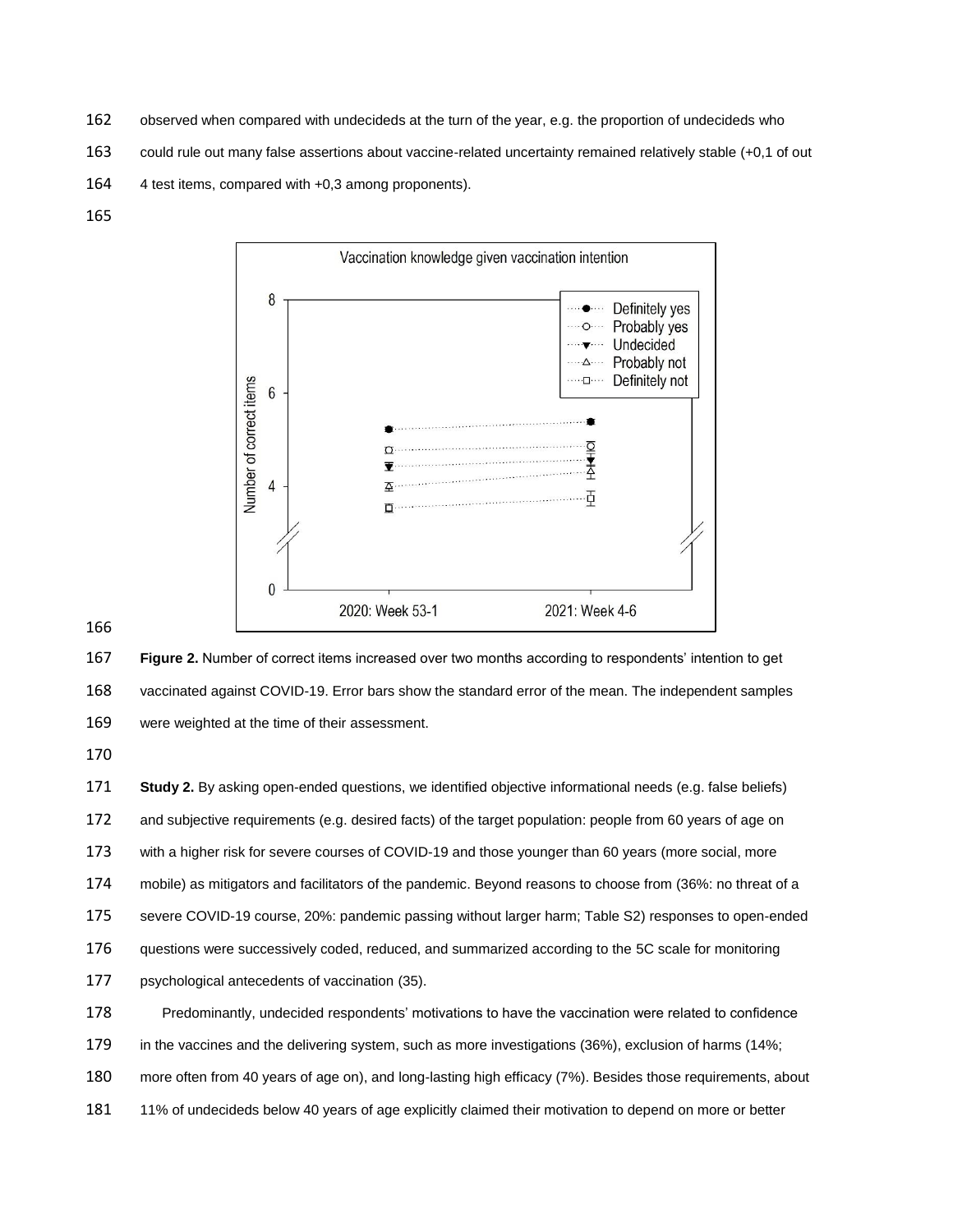information. Motivations of those below 40 were more likely extrinsic (e.g., no contact restrictions, freedom

183 to travel) but also reflected collective responsibility (18% stated that they would agree to vaccination if that

would protect others, but only 7% of those aged 40-59 and 4% over 60 mentioned the same).

Nearly all reasons against vaccination of undecideds, skeptics, and opponents showed information

needs related to confidence and trust (Table S3): belief in insufficient research on the vaccine and

uncertainty about its efficacy and safety (28-52%, increasing with age), fear of harms (34-49%, decreasing

 with age), and distrust of policies or the vaccine (11-21%). Personal requirements (8%) and low disease risk 189 perception (7%) played minor roles.

Confidence-related information needs about vaccine efficacy, safety, short- and long-term reactions and

harms, and uncertainty were revealed as the dominant target of vaccination information with the aim of

building trust. This is in line with information requirements of health information guidelines (36).

**Study 3.** Accurate risk perception of having or not having a vaccination enables informed decision-making

(16). Our online study with a convenience sample controlled whether fact boxes, as evidence-based health

information that helps understand the risks of medical options (25, 26), do improve COVID-19 risk

perception and promote vaccination intentions accordingly, even though fact boxes are not designed to

enforce directed behavioral change (24).

199 Fact boxes decreased (Table 1) numeric disease risk perception  $(F(1,357) = 10.05, P = .002, n<sub>p</sub><sup>2</sup> = 0.03)$  compared with control presentation, leading to more accurate estimates (Figure S3, *P* < .001). Only control 201 presentation increased both fear  $(F(1,357) = 4.17, P = .042, n<sub>p</sub><sup>2</sup> = 0.01)$  and perceived severity of developing

202 the disease  $(F(1,357) = 19.90, P < .001, n_p^2 = 0.05)$ .

203 More positive evaluations ( $F(1,357) = 12.55$ ,  $p < .001$ ,  $n_p^2 = 0.03$ ) and increasing intentions to get

204 vaccinated  $(F(1,357) = 7.63, P = .006, n<sub>p</sub><sup>2</sup> = 0.02)$  were not format-specific (Table S4). Here, control

- information may have been as effective as fact boxes, albeit by promoting fear and perceived severity.
-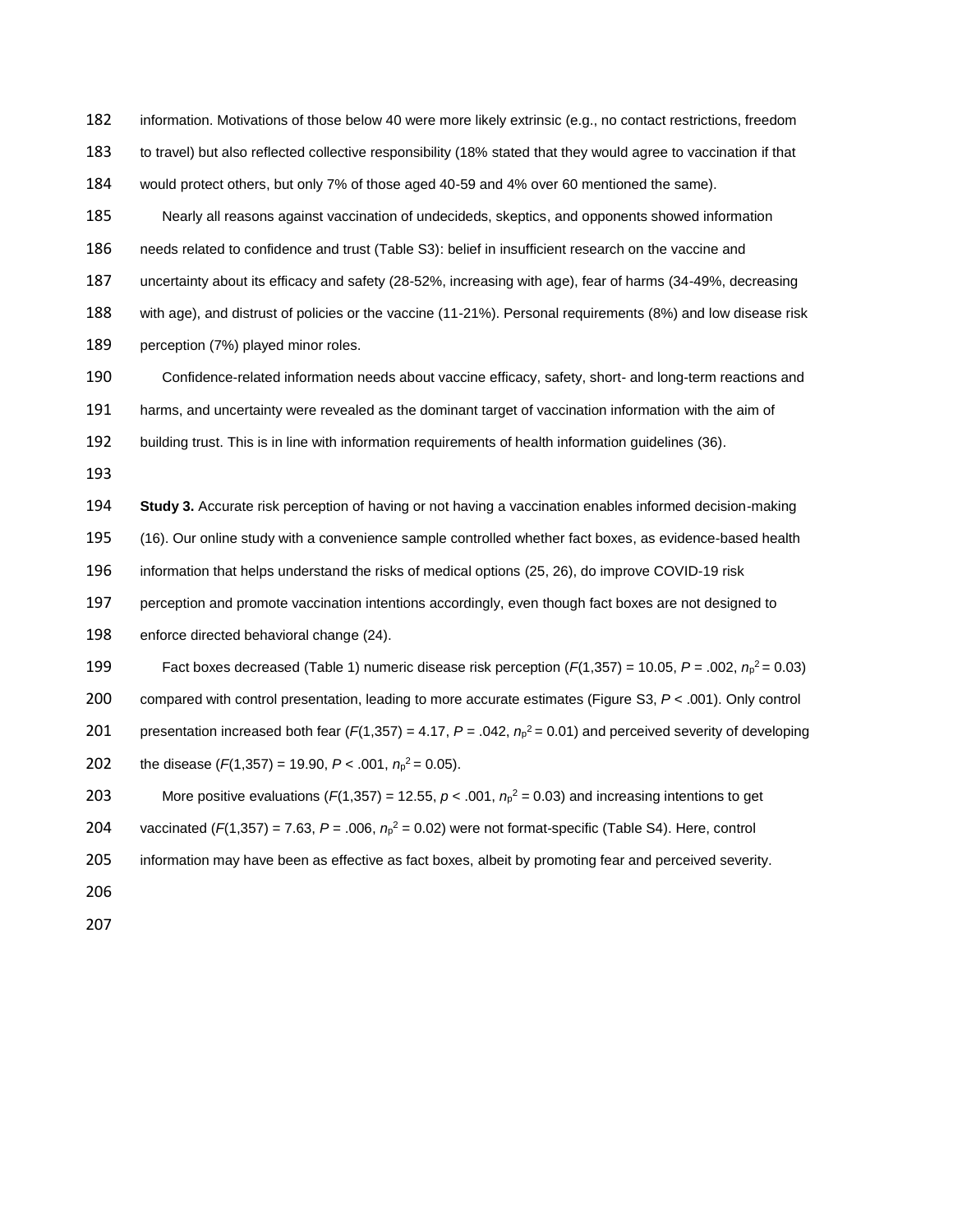| Presentation   | <b>Disease</b> | Personal fear |       | Social fear |       | Subjective Risk |       | Numeric risk   |       |
|----------------|----------------|---------------|-------|-------------|-------|-----------------|-------|----------------|-------|
| format         |                |               |       |             |       | perception      |       | perception     |       |
|                |                |               |       |             |       |                 |       | (out of 1,000) |       |
|                |                | Pre           | Post  | Pre         | Post  | Pre             | Post  | Pre            | Post  |
|                |                | M             | M     | M           | M     | M               | M     | M              | M     |
|                |                | (SD)          | (SD)  | (SD)        | (SD)  | (SD)            | (SD)  | (SD)           | (SD)  |
| Vaccine fact   | COVID-         | 5.8           | 6.0   | 6.1         | 6.2   | 6.3             | 6.4   | 327            | 248   |
| box            | 19             | (2.6)         | (2.7) | (2.8)       | (2.8) | (2.5)           | (2.6) | (294)          | (222) |
|                | Influenza      | 3.4           | 3.5   | 3.6         | 3.7   | 3.6             | 3.7   | 257            | 190   |
|                |                | (2.4)         | (2.5) | (2.5)       | (2.7) | (2.4)           | (2.6) | (246)          | (192) |
| Social framing | COVID-         | 5.5           | 5.7   | 6.3         | 6.4   | 5.9             | 6.0   | 345            | 259   |
| box            | 19             | (2.5)         | (2.6) | (2.4)       | (2.4) | (2.4)           | (2.3) | (323)          | (245) |
|                | Influenza      | 2.8           | 2.9   | 3.1         | 3.3   | 3.6             | 3.4   | 288            | 220   |
|                |                | (2.1)         | (2.1) | (2.0)       | (2.2) | (2.0)           | (2.2) | (294)          | (242) |
| Standard       | COVID-         | 5.5           | 6.0   | 6.3         | 6.9   | 5.5             | 6.2   | 317            | 314   |
| information    | 19             | (2.5)         | (2.5) | (2.4)       | (2.4) | (2.5)           | (2.4) | (323)          | (281) |
|                | Influenza      | 2.9           | 3.4   | 3.2         | 4.0   | 3.3             | 3.8   | 207            | 171   |
|                |                | (2.0)         | (2.4) | (2.1)       | (2.4) | (2.2)           | (2.5) | (220)          | (190) |

| 208 | Table 1. Personal and social fear, subjective and numeric risk perception across conditions, diseases, |  |  |
|-----|--------------------------------------------------------------------------------------------------------|--|--|
|     |                                                                                                        |  |  |

209 baseline, and post

210

211 **Study 4.** Undecideds and skeptics desire and need information (Study 2) to weigh potential benefits and

212 harms (9); otherwise they are hesitant to get vaccinated (37). To address that, Study 4 compared complex

213 and simple fact boxes – based on the implemented version and facilitating access for people of diverse

214 educational backgrounds – with regards to improving vaccination knowledge and evaluation.

215 First, vaccination knowledge was higher after fact box presentations  $(F(1, 3101) = 36.58, p < .001, n<sub>p</sub>^2 =$ 

216 0.01) than with none. Respondents below and from 60 years of age onward recalled vaccine efficacy, safety,

217 and related uncertainties differentially (Table S5): In the case of fact box presentation, people considered

218 the side effect of fatigue to be more likely (OR = 1.85 [1.69, 2.01]), people aged 60 and above more likely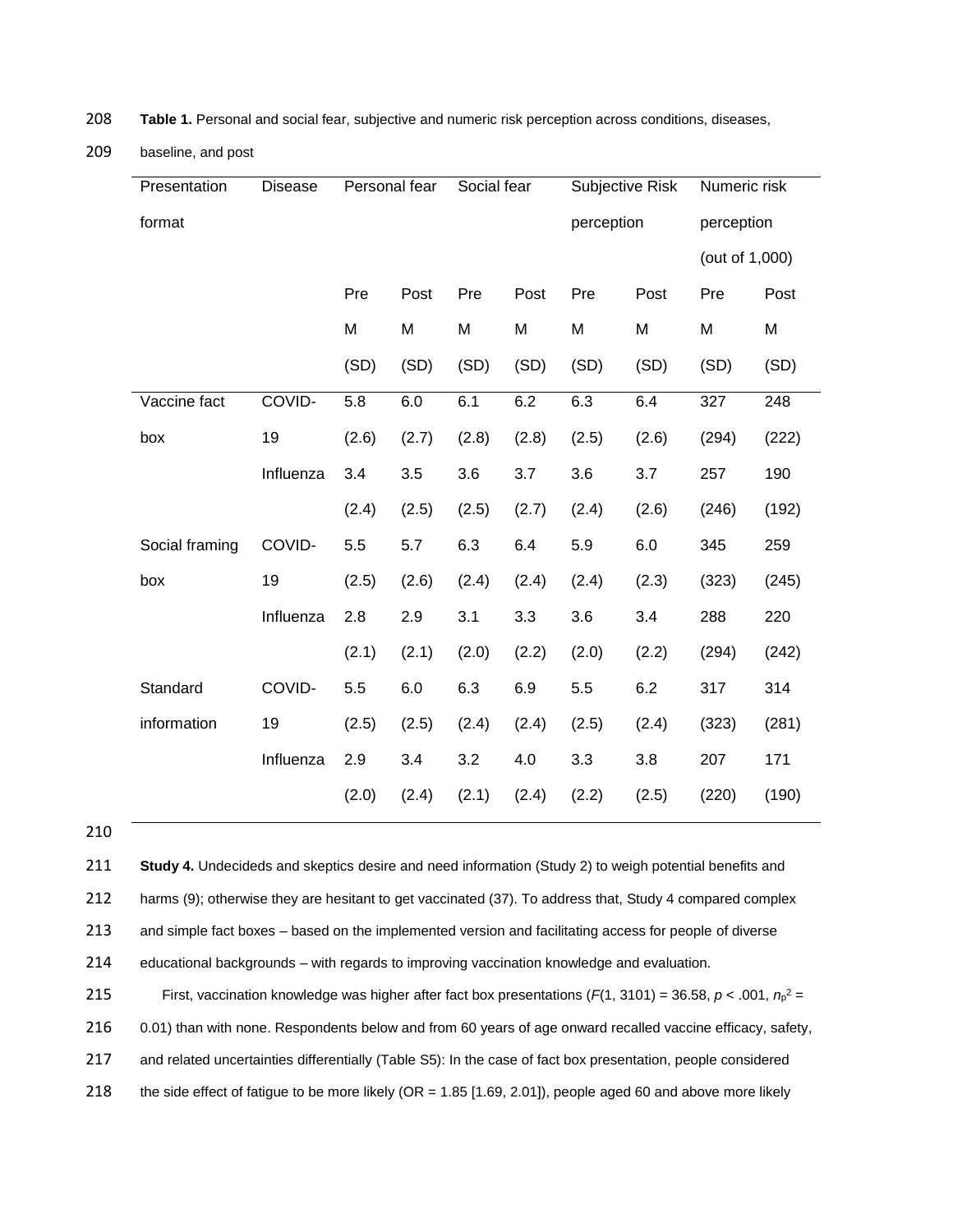considered a potential risk of facial paresis (OR = 1.16 [1.04, 1.28]), and younger people more likely 220 remembered vaccine efficacy (OR = 1.13 [1.02, 1.24]). Finally, vaccine efficacy was (OR = 1.85 [1.53, 2.17], *p* < .001) more likely correctly inferred when a fact box was present (controlled for education). Second, fact boxes more likely prompted any change (OR = 1.36 [1.20, 1.52];  $\chi^2(1) = 14.53$ ,  $p < .001$ , 223 adjusted  $R^2$  = 0.01) and a positive change (OR=1.25 [1.06, 1.44]; ( $\chi^2(1)$  = 5.29, P = .021, adjusted  $R^2$  < 224 0.01) of the evaluation of the vaccination compared with no intervention. Whereas 18.6% of respondents without any intervention changed their evaluation of a COVID-19 vaccination positively, 20.3% did so if 226 studying a complex fact box, and 24.2% if studying a simple fact box. At the same time, however, 14.5%, 19.8%, and 16.3%, respectively, evaluated the evaluation more negatively when asked a second time (at post assessment).

 The shift in vaccination evaluation after being presented simple fact boxes (+7.9%) could, to a substantial extent, be related to the skeptical and undecided respondents' comprehension of the information 231 presented. Those who drew correct inferences about vaccine efficacy after having seen simple fact boxes showed a positive change in evaluation, but not those who drew incorrect inferences (*F*(1,467) = 3.88, *P* <  $.050$ ,  $n_p^2$  = 0.01). Separate sub-analyses highlighted that this effect is due to the younger skeptics and 234 undecideds  $(F(1,387) = 5.65, P = .018, n<sub>p</sub><sup>2</sup> = 0.01),$  not to those aged 60 and above  $(F(1,76) = 0.04, P =$  .836). Knowledge recall after information presentation was not related to positive evaluation change (for skeptical and undecided respondents' showing at least 80% correct responses; (*F*(1,387) = 0.59*, P* = .445). Taking into account vulnerable individuals with expected limited reading skills, we compared simple and complex fact boxes for those with lowest educational attainment (16.5% of respondents). They recalled less  $(F(1,3086) = 11.44, P = .001, n<sub>p</sub><sup>2</sup> < 0.01)$ , but there was no box type effect  $(F(2,3086) = 0.20, P = .820)$ . Recall of information from simple fact boxes was lower than from complex fact boxes for respondents with 241 low to moderate levels of education  $(F(1,2048) = 4.10, P = .043, n<sub>p</sub><sup>2</sup> < 0.01)$  in both age groups (Figures 3A-B).

 For complex fact boxes, the proportion of quick responders (below median response time of the control condition) among those with the lowest educational attainment was lower (7%; higher: 15%), which indicates 245 that they needed more time for reading and/or for deciding to skip reading. However, for simple fact boxes, the proportion of quick responders was similar (about 11-12%), although longer reading times of those with 247 the lowest educational attainment indicate that the simple formats more likely invited them to skip reading.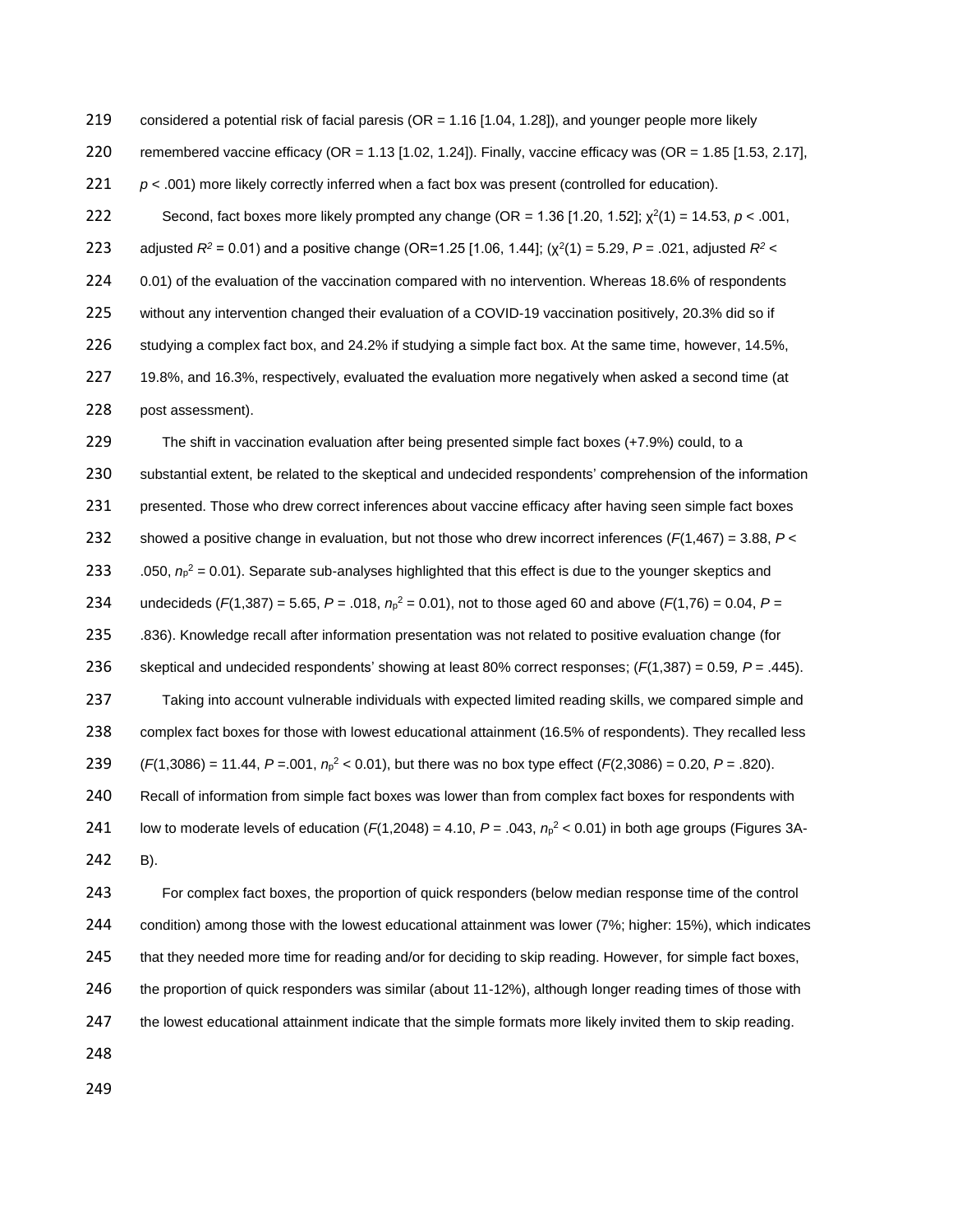

 **Figures 3A-B.** Proportion of correct responses to five knowledge items according to different levels of education and household net income for respondents below 60 years of age (A) and 60 years of age and older (B). Error bars show the standard error of the mean. The sample is weighted.

## **Discussion**

 The association of vaccination knowledge and uptake implies one crucial mechanism with regards to the goal of an immunized society. Besides showing a differential increase in vaccination knowledge in proponents, the undecided, and opponents from the start of COVID-19 vaccination in Germany, Study 1 showed increasing intentions to have the (mRNA) vaccinations (6). Study 2 found that both undecideds and skeptics lack various pieces of information for making a decision, paired with false beliefs and a lack of trust in vaccine safety and efficacy. To address those gaps, a fact box format was developed in Study 3, which improved disease risk perception without increasing COVID-19 fears (unlike in the control condition). Applied on the population level in Study 4, fact boxes boosted knowledge of undecideds and skeptics together with a more positive evaluation of the vaccination's benefit-harm ratio. Studying simple or complex fact boxes instead of nothing was 1.3 times more likely to lead to any positive change in evaluation.

 $3A$   $3B$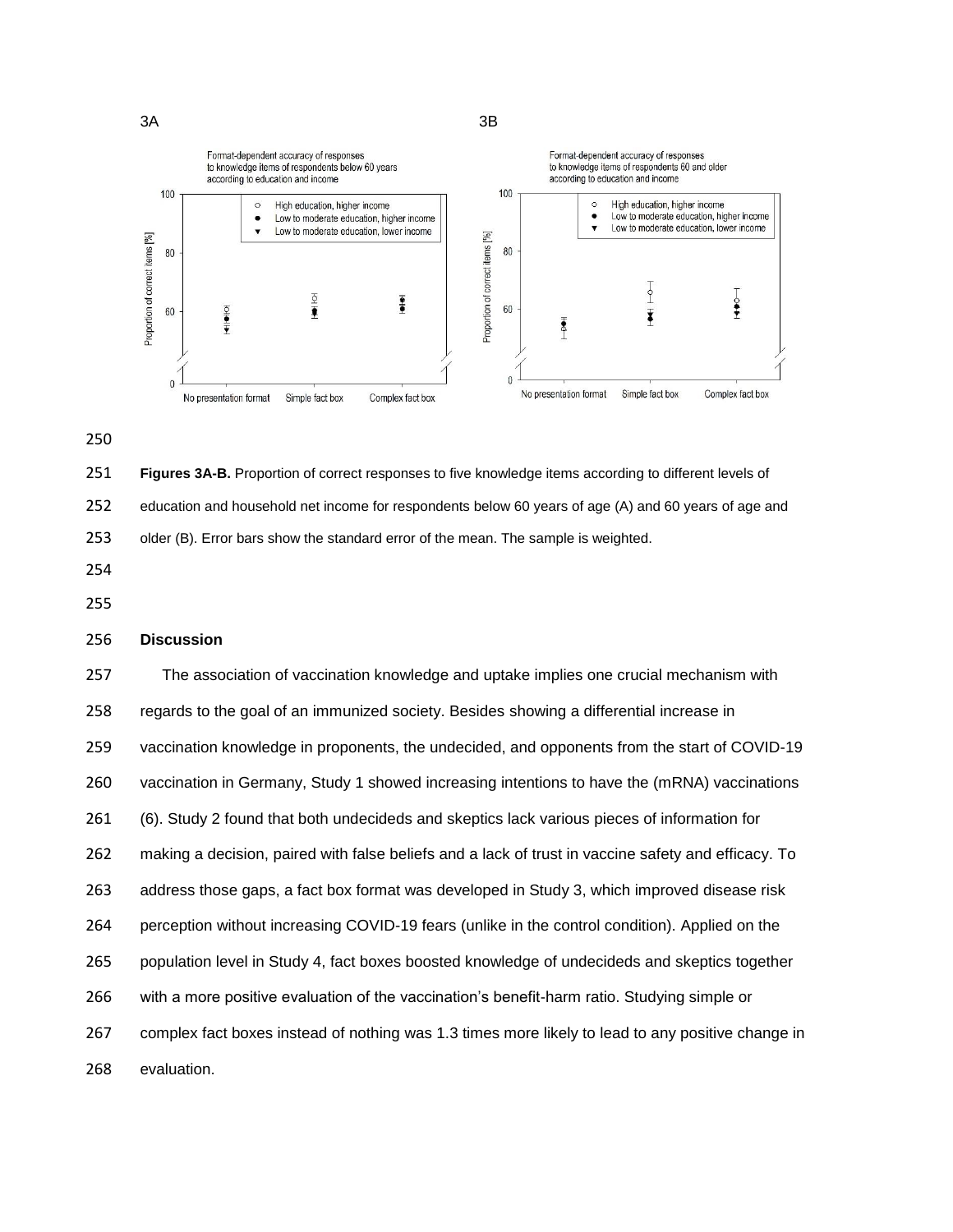Although a common factor (e.g. peers' behaviors) admittedly may underlie information acquisition and evidence-based intentions, and stable vaccination preferences may prompt differential information acquisition, knowledge about benefits and harms of COVID-19 vaccinations may lead to informed intentions for fact box readers, if they base their intentions on these facts. This mechanism, in line with the standards of the Western health care system, also contributes to the trustworthiness of authorities engaged in vaccination risk communication. For example, since denying information gaps can undermine perceived credibility (38, 39), fact boxes contain epistemic uncertainty disclaimers (19). Transparently informing about vaccinations' limitations does not reduce vaccination intentions (40). Persuasive communications, e.g. messages framed in relative risks, however, can increase vaccination intentions (41) but are both misinformative and incomprehensible (42), which collides with the rights and needs of undecided and skeptical citizens. Also, incomprehensible information has the potential for a backlash effect. Future research may investigate the causal link between the grade of comprehensibility of information about benefits and harms and people's vaccination intentions. In our population-wide sample, simple fact boxes appear to be more beneficial than complex ones for those with more education or income. This contradiction to the design intention could be due to overly brief reading time of the simple box by vulnerable groups (equal to that of those with higher levels of education). Further, although information needs and requirements were surveyed, the lower educated target group did not actively take part in the development process. Additional factors associated with formal education can also lead to inequality (e.g. working and living conditions). Future studies should incorporate approaches such as the PROGRESS Plus framework, which describes inequity-generating factors at multiple levels and takes into account concepts such as critical health literacy or digital health literacy, to examine the conditions under which who benefits and who does not benefit from fact boxes and how this affects health inequities (43). An additional limitation of our work concerns the set of vaccination knowledge items that covered certain requirements of health information guidelines but were not a validated scale of vaccination knowledge.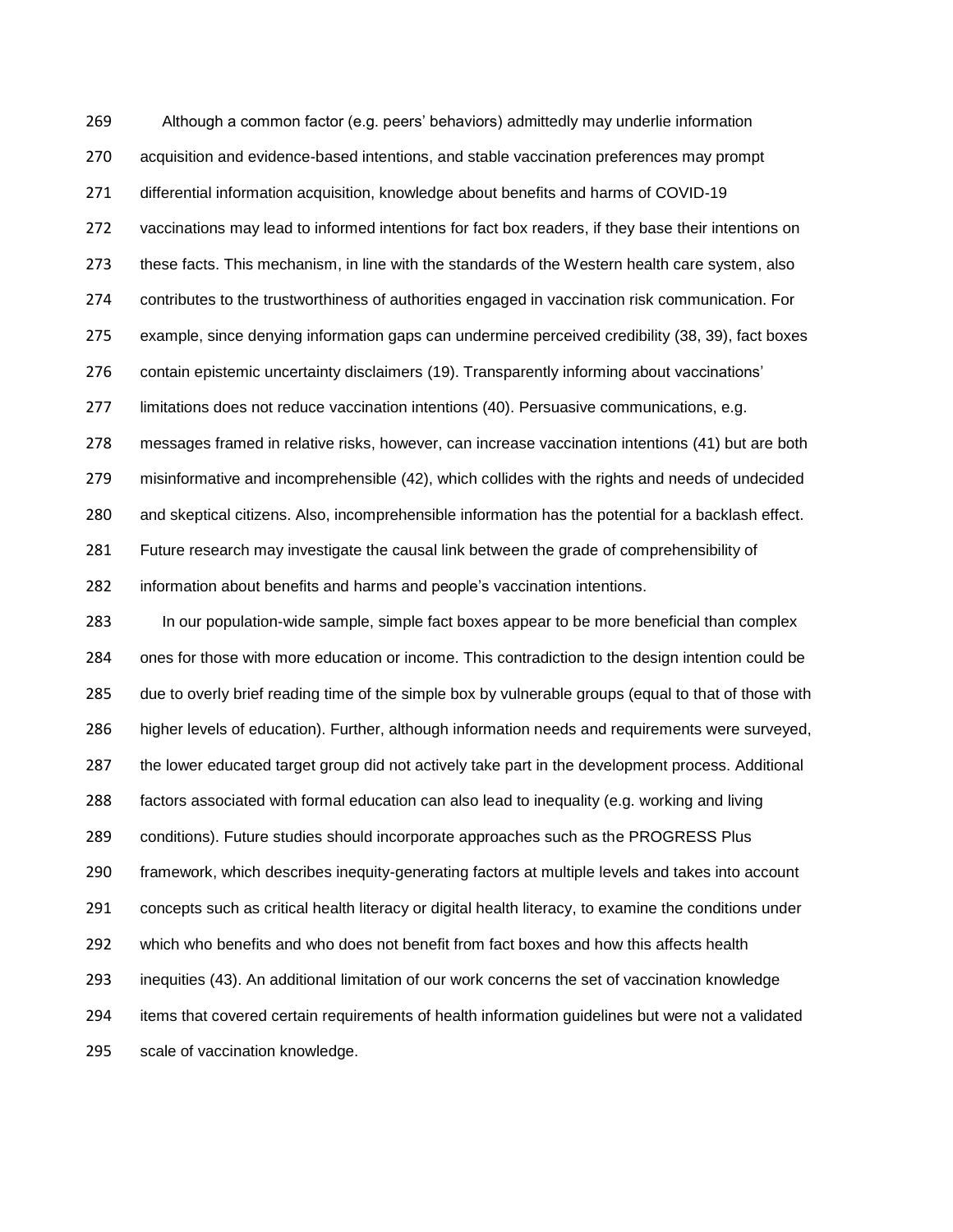In Germany the current implementation of fact boxes (44) supports evidence-based education and, thus, empowerment on the population level. Our figures imply, theoretically presenting about 11 million undecided and skeptical adults under 60 years in Germany with a simple fact box for about 90 seconds would make more than 600.000 people learn vaccine efficacy. A majority of those would evaluate vaccinations more positively. By avoiding persuasion, reactance and distrust concerning the sender's intentions can be prevented or alleviated. In return, informed decision-making is not a threat to the goal of population vaccination. For achieving this preference, ensuring every individual's right to decide about their own health could be sufficient, while other types of social contract (45) could be minor. The legally binding standard of evidence- based health care (13), benchmark of a democratic society, would assure responsible vaccination decisions and future commitment when refreshments of the vaccination might be necessary or when individuals might have to decide to get vaccinated against other diseases.

### **Material and Methods**

*Samples*. Independent samples with (T<sub>1</sub>, T<sub>3</sub>) and without (T<sub>0</sub>, T<sub>2</sub>, T<sub>4</sub>) knowledge assessment (Studies 1, 2, and 4) were conducted between 25 Nov 2020 and 16 Feb 2021 (T4). The "Corona Online Opinion Panel Survey Special", COMPASS, by the research institute "infratest dimap" (Berlin, Germany) was set up to monitor the pandemic over time. Between 13,664 and 13,816 German-speaking panelists (a multi-stratified sample from a pool of 75,000 panelists who belong to the 25 million members of the German PAYBACK 316 consumer scheme) were invited in each case  $T_0$  to  $T_4$  (300 per day). Between 14 and 46 of them were not eligible. Among those who were eligible, between 25.4% and 28.0% were non-responders in each case, 318 between 1.0% and 1.5% did not complete the survey, and N=2,037 (T<sub>0</sub>), N=2,090 (T<sub>1</sub>), N=4,021 (T<sub>2</sub>), N=6,056 (T3), and N=1,942 (T4) were presented with our items (samples described in Table S1), and received remuneration worth about 1 euro. In Study 4, we excluded respondents (n=182, 6.1%) who studied an intervention for more than fivefold the average time (> about 18 minutes), assuming that this group had likely turned to other activities. 719 adults aged 18 to 68 years (M=28.8, SD=8.8), who were recruited as a convenience sample through

 the online portal Prolific.co, completed Study 3 (Table S6). Participants were eligible if their mother tongue was German and if Germany was their current country of residence. Participants were contacted by email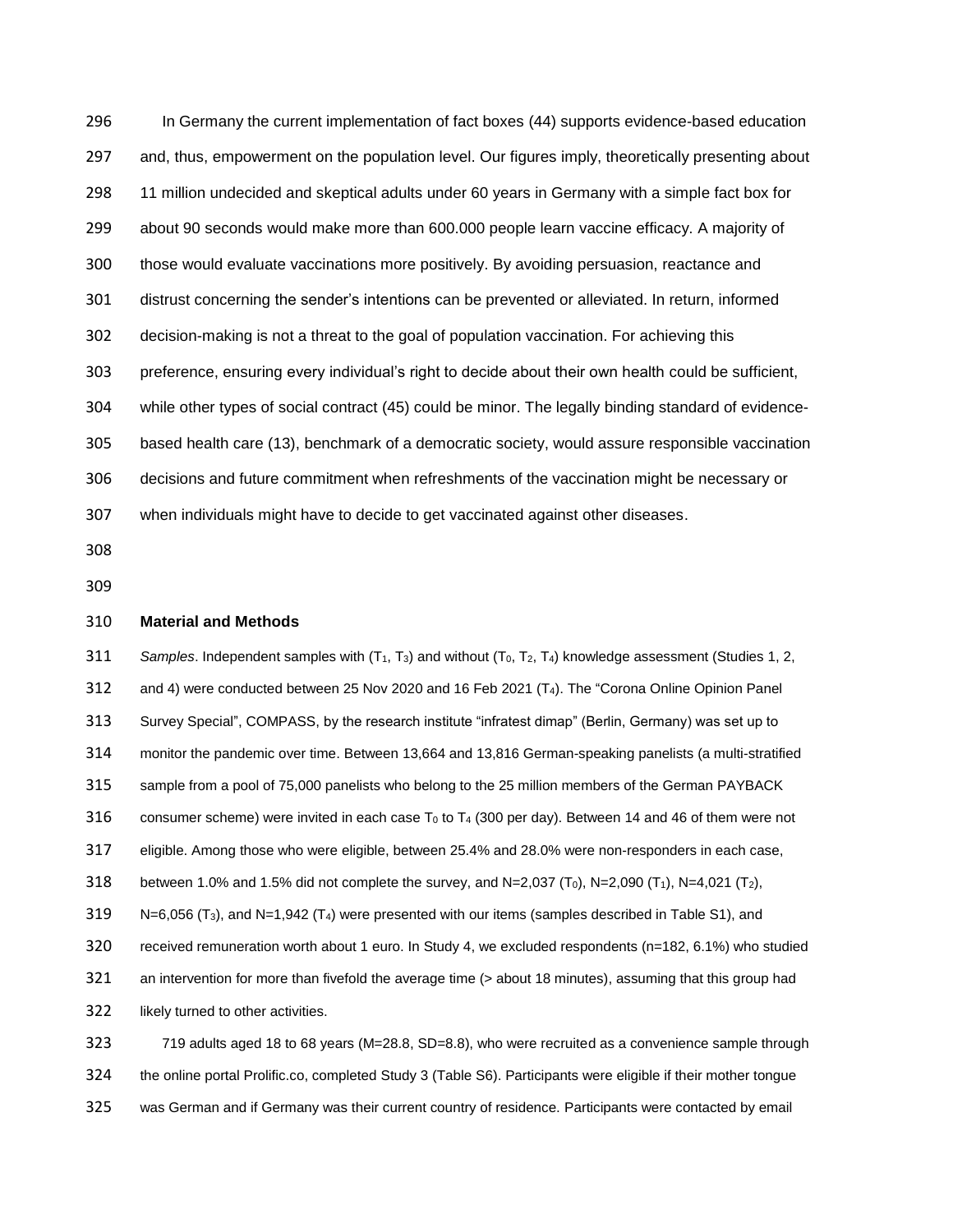with information about the study and a link to the online survey. They were remunerated with 2.65 pounds (about 3 euros).

 Design. Studies 1, 2 and 4 were plain surveys. The experiment in Study 4 had a mixed design. Between- subjects presentation format (simple (n=984) vs. complex fact box format (n=974) (Figure S1) vs one group without information presentation (n=991)) was varied for separate age groups (18-59 years vs. 60 onward) and with repeated assessments of vaccination evaluation within-subjects (baseline and post). Study 3 also had a mixed design: between-subjects (six presentation formats) and within-subjects (baseline and post). The three conditions were (1) vaccine fact box (n=120, Figure S2A), (2) vaccine fact box with social framing (n=123, Figure S2B), and (3) the control condition (n=116; website from www.helios-gesundheit.de (46)), in which standard information on SARS-CoV-2, COVID-19 (without vaccination) and influenza from the internet was presented (between 20 Nov 20 and 21 Feb among the top three German search findings comparing SARS-CoV-2 and influenza). Three further fact boxes for another experiment on disease risks are not reported here. Participants were not aware of the alternative formats. The same introductory text was provided for each condition. *Measures*. Vaccination intention (Studies 1 and 4) was assessed with single-option choice ("Vaccines

 against the Corona virus are now available. If you get the chance, will you get vaccinated against Corona?": Definitely yes, probably yes, probably not, definitely not, I cannot yet say / am still undecided, I am already 343 vaccinated (not at  $T_0$  and  $T_1$ )). In Study 3, participants were asked if they plan to get vaccinated within the next six months. Reasons in favor of or against COVID-19 vaccination (Study 2) were asked, with single- choice and open-response items depending on vaccination intention (e.g. for skeptics and opponents: "Why would you not want to be vaccinated if necessary?"). Participants of all studies evaluated the benefit-harm ratio of COVID-19 vaccination in question on an 11-point rating scale.

 Knowledge (Study 1) was assessed with a focus on vaccination decisions: four items on potential harms (e.g. headache with and without vaccine), and uncertainty (e.g. reduction of contagiousness). The responses were scored according to the best available evidence in Dec 2020 (Table S7). Respondents' estimates of how many people get sick with COVID-19 if vaccinated or not after meeting an infected person were elicited in Study 1 and 4 using a normalized frequency format (out of 1,000 people) to show understanding of vaccine efficacy instead of recall of deficient relative risk reduction (omitting base rate and absolute effect size). Resulting inferences reflected an underlying risk ratio between the estimations (to avoid zero, division numerator and denominator were adjusted with +1 out of 1,000); 88% to 98% vaccine efficacy was scored as correct (for mRNA vaccines across different age groups, from a meta-analysis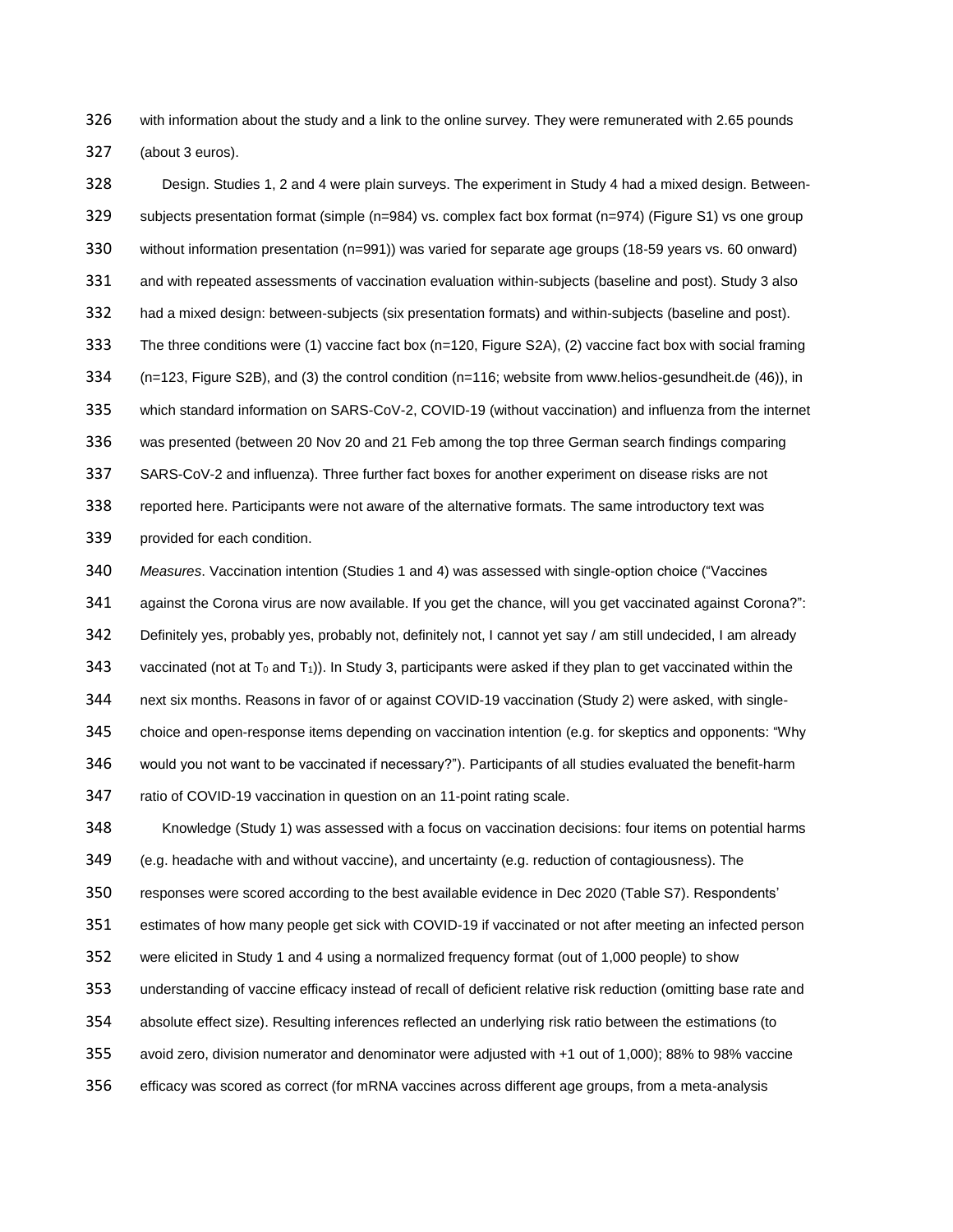published on 4 Feb 2021 (47): 90% to 96%; we tolerated a +-2% margin of error). After information

presentation (Study 4), five items with true-false statements tested participants' recall of vaccination safety

(fatigue, serious adverse events), uncertainty (later harm, facial paresis), and efficacy.

Risk perception and fear (Study 3). Five items measured the fear of getting or spreading COVID-19

("How much do you fear…"), its perceived severity ("How severe would be for you personally…"), and

numerical risk perception. A frequency format elicited to which extent participants could provide estimates of

the probability of developing COVID-19 within a correct range spanning the best available evidence (5-28%,

Table S8 on the evidence). For control, all items were presented with numbers for influenza as well.

*Procedure.* After their informed consent to multi-theme study participation, participants received

demographic questions, items about pandemic conditions, and an inquiry on COVID-19 experience and

evaluation of non-pharmaceutical interventions, followed by questions on vaccination intention, evaluation,

and knowledge items (Studies 1, 2, and 4). In Study 4, the vaccine efficacy item was presented with fact

boxes (intervention groups). Knowledge recall and once again vaccination evaluation were requested after

intervention removal. In Study 3, after giving informed consent and responding to demographic questions,

participants answered items on disease risk perception and fear, on previous adherence to COVID-19

measures, and on vaccination intention and evaluation. After reading the presentation formats with

evaluation items (e.g. trust in the information presented), the intervention was removed and questions on

fear, risk perception, adherence, and vaccination intentions and evaluations were repeated.

*Analyses.* Repeated measures analyses of variance were used to compare interventions with presentation

formats (Studies 3 and 4), logistic regressions were used to study confounders, and McNemar tests were

used to compare dichotomous data for individual formats from baseline to post-assessment.

 To analyze open responses (Study 2) about reasons in favor of and against COVID-19 vaccination, two category systems starting with the subgroup of 18- to 39-year-olds were inductively developed independently by two researchers (one was the author C.E.). Successively, generated codes were reduced

and summarized according to the 5C scale (35), a tool to monitor psychological antecedents of vaccination

that describes five key elements: confidence (e.g. in the effectiveness and safety of vaccination, of the

health care system), complacency (perception of risk), constraints (barriers to execution), calculation (extent

of information seeking), and collective responsibility (sense of responsibility for the community). Afterwards,

the raters compared and consensually agreed on a combined category system with consistent codes for

each item (Table S9) and coded the responses of the three items again independently from each other.

Interrater reliability was high, Cohen's kappa = .92 (motivation), kappa = .90 (against vaccination), and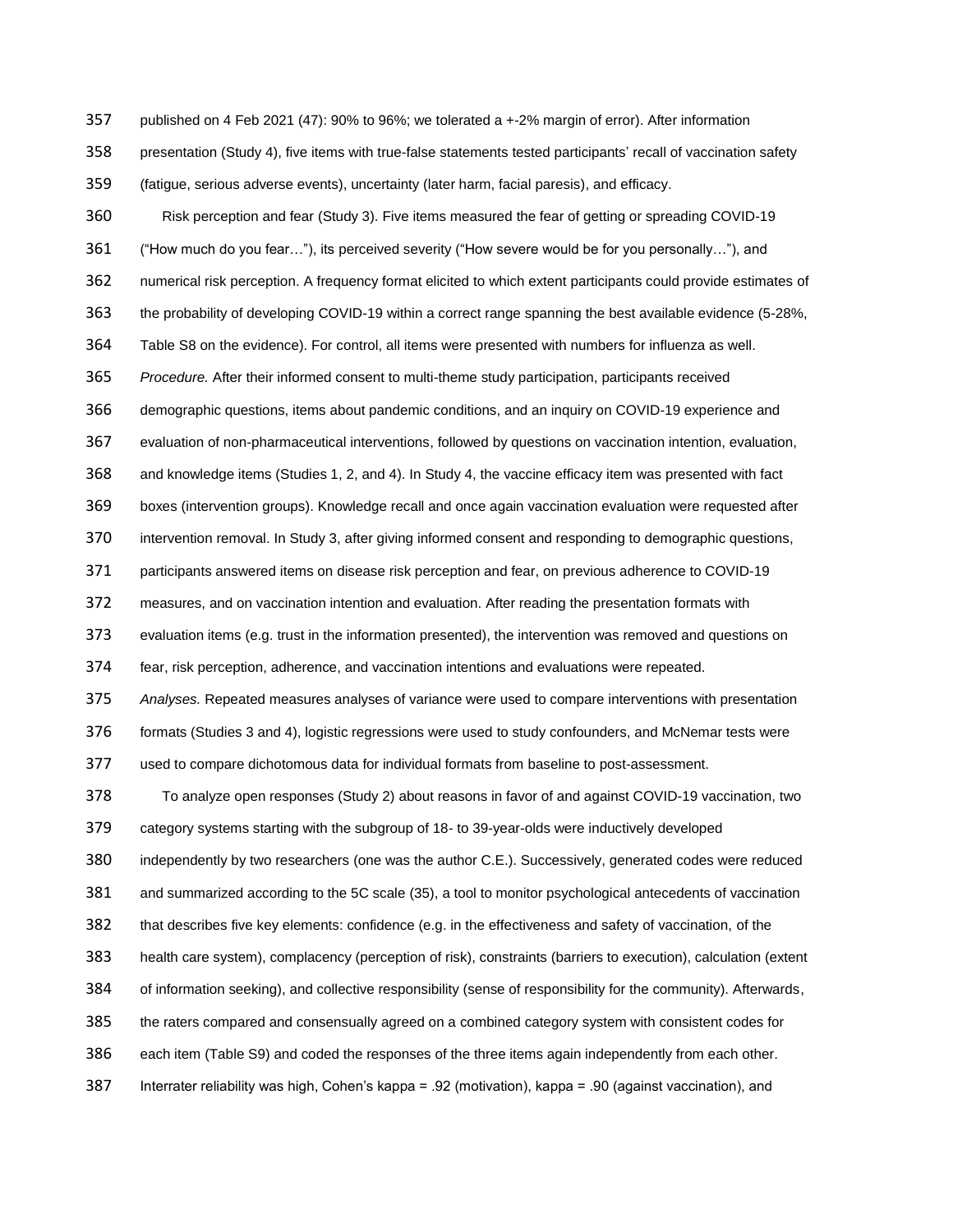- kappa = .87 (undecided), respectively. Discrepancies in the coding of the individual answers were
- discussed, a uniform coding was jointly decided upon, and the codes were quantified.

# **ACKNOWLEDGMENTS**

- This research was supported by the panel company Infratest dimap Trend- und Wahlforschung
- GmbH and Gerd Gigerenzer (Max Planck Institute for Human Development). We thank our
- proofreader Rona Unrau for her critical eye and Carolin Harder for her coding of open-ended item
- responses.
- 
- 
-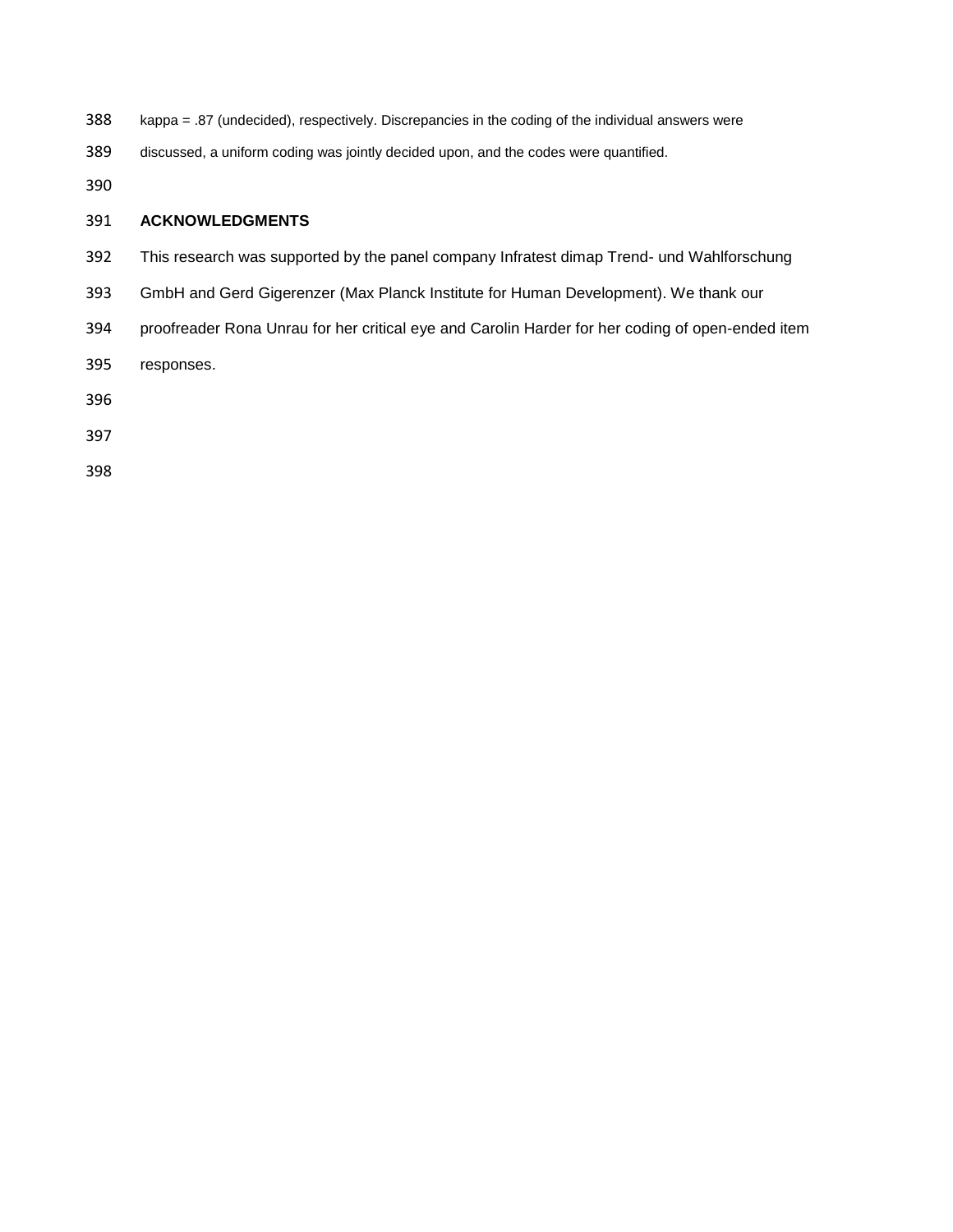## **References**

- 1. Bartsch SM*, et al.* (2020) Vaccine efficacy needed for a COVID-19 coronavirus vaccine to
- prevent or stop an epidemic as the sole intervention. *American Journal of Preventive Medicine* 59(4):493-503.
- 2. Levine-Tiefenbrun M*, et al.* (2021) Decreased SARS-CoV-2 viral load following vaccination. *medRxiv*.
- 3. WHO (2020) Episode #1 Herd immunity. in *Science in 5*.
- 4. Fontanet A & Cauchemez S (2020) COVID-19 herd immunity: where are we? *Nature Reviews Immunology* 20(10):583-584.
- 5. Gumel AB, Iboi EA, Ngonghala CN, & Ngwa GA (2021) Towards achieving a vaccine-
- derived herd immunity threshold for COVID-19 in the U.S.
- *medRxiv*:2020.2012.2011.20247916.
- 6. Haug S, Schnell R, & Weber K (2021) Impfbereitschaft mit einem COVID-19-Vakzin und Einflussfaktoren. Ergebnisse einer telefonischen Bevölkerungsbefragung.
- 7. RKI (2021) COVID-19 Impfquoten-Monitoring in Deutschland (COVIMO) –1. Report. .
- 8. Robinson E, Jones A, Lesser I, & Daly M (2020) International estimates of intended
- uptake and refusal of COVID-19 vaccines: A rapid systematic review and meta-analysis
- of large nationally representative samples. *medRxiv*:2020.2012.2001.20241729.
- 9. Quinn SC, Kumar S, Freimuth VS, Kidwell K, & Musa D (2009) Public willingness to take
- a vaccine or drug under Emergency Use Authorization during the 2009 H1N1 pandemic.
- *Biosecurity and Bioterrorism: Biodefense strategy, Practice, and Science* 7(3):275-290.
- 10. Schoch-Spana M*, et al.* (2018) Recommendations on how to manage anticipated
- communication dilemmas involving medical countermeasures in an emergency. *Public Health Reports* 133(4):366-378.
- 11. Blastland M, Freeman AL, van der Linden S, Marteau TM, & Spiegelhalter D (2020) Five rules for evidence communication. *Nature* 587(7834):362-364.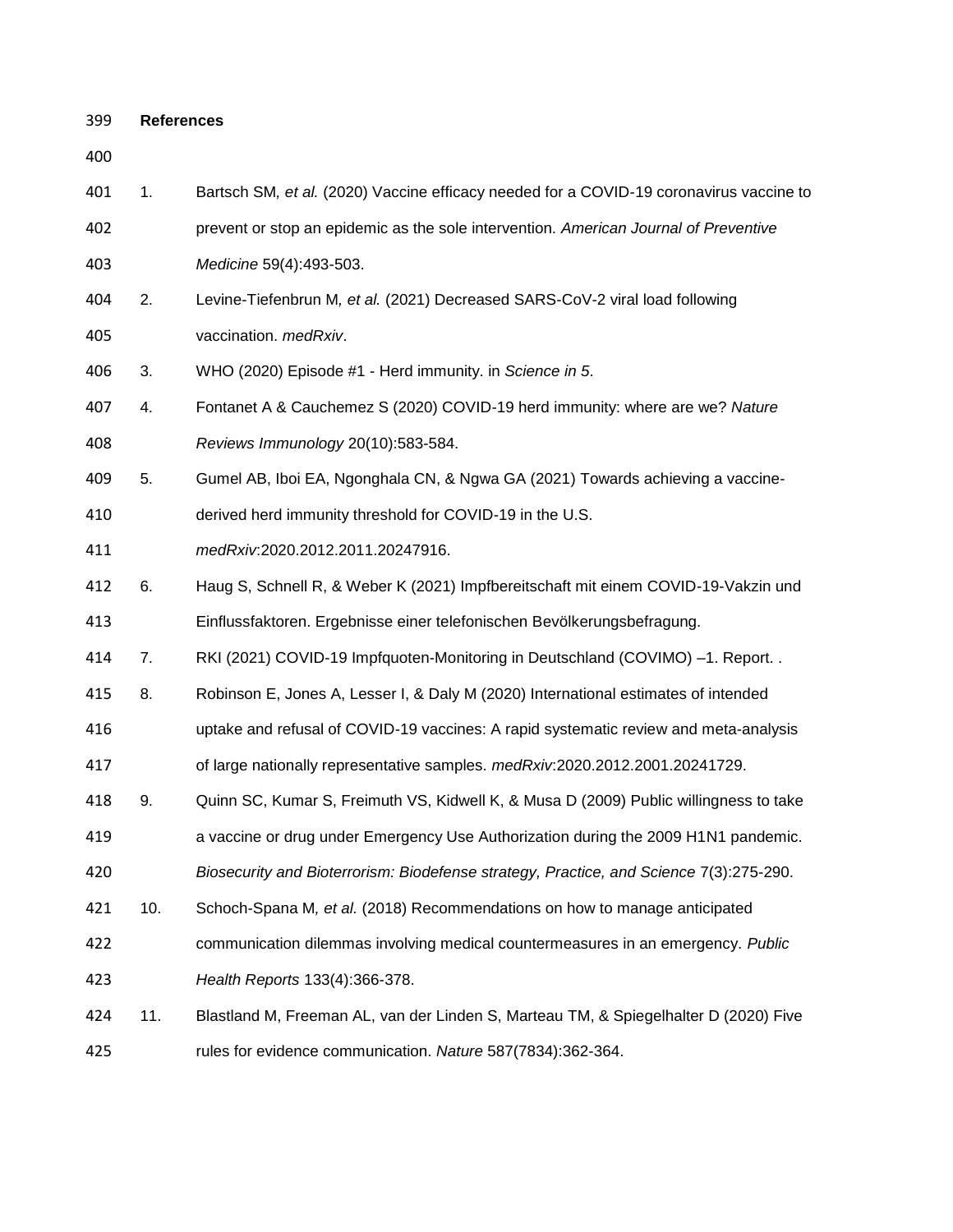| 426 | 12. | Leuker C, et al. (2020) Wie informiert sich die Bevölkerung in Deutschland rund um das   |
|-----|-----|------------------------------------------------------------------------------------------|
| 427 |     | Coronavirus? Umfrage zu vorherrschenden Themen und Gründen, dem Umgang mit               |
| 428 |     | Fehlinformationen, sowie der Risikowahrnehmung und dem Wissen der Bevölkerung            |
| 429 |     | rund um das Coronavirus. (Berlin).                                                       |
| 430 | 13. | Braddock III CH, Edwards KA, Hasenberg NM, Laidley TL, & Levinson W (1999)               |
| 431 |     | Informed decision making in outpatient practice: time to get back to basics. JAMA        |
| 432 |     | 282(24):2313-2320.                                                                       |
| 433 | 14. | BMG (2013) Gesetz zur Verbesserung der Rechte von Patientinnen und Patienten. in 9,      |
| 434 |     | ed Germany FMoH (Bundesanzeiger Verlag).                                                 |
| 435 | 15. | Bodemer N, Müller SM, Okan Y, Garcia-Retamero R, & Neumeyer-Gromen A (2012) Do           |
| 436 |     | the media provide transparent health information? A cross-cultural comparison of public  |
| 437 |     | information about the HPV vaccine. Vaccine 30(25):3747-3756.                             |
| 438 | 16. | Trevena LJ, et al. (2013) Presenting quantitative information about decision outcomes: a |
| 439 |     | risk communication primer for patient decision aid developers. BMC Medical Informatics   |
| 440 |     | and Decision Making 13(2):1-15.                                                          |
| 441 | 17. | Abhyankar P, et al. (2013) Balancing the presentation of information and options in      |
| 442 |     | patient decision aids: an updated review. BMC Medical Informatics and Decision Making    |
| 443 |     | $13(2):1-10.$                                                                            |
| 444 | 18. | Schwartz LM, Woloshin S, & Welch HG (2009) Using a drug facts box to communicate         |
| 445 |     | drug benefits and harms: two randomized trials. Annals of Internal Medicine 150(8):516-  |
| 446 |     | 527.                                                                                     |
| 447 | 19. | McDowell M, Rebitschek FG, Gigerenzer G, & Wegwarth O (2016) A Simple Tool for           |
| 448 |     | Communicating the Benefits and Harms of Health Interventions. MDM Policy & Practice      |
| 449 |     | 1(1):2381468316665365.                                                                   |
| 450 | 20. | Eddy DM (1990) Comparing benefits and harms: the balance sheet. JAMA 263(18):2493-       |
| 451 |     | 2505.                                                                                    |
| 452 | 21. | AOK-Bundesverband & Literacy HCfR (2016) AOK-Faktenboxen.                                |
| 453 | 22. | Literacy HCfR (2021) Fact Boxes.                                                         |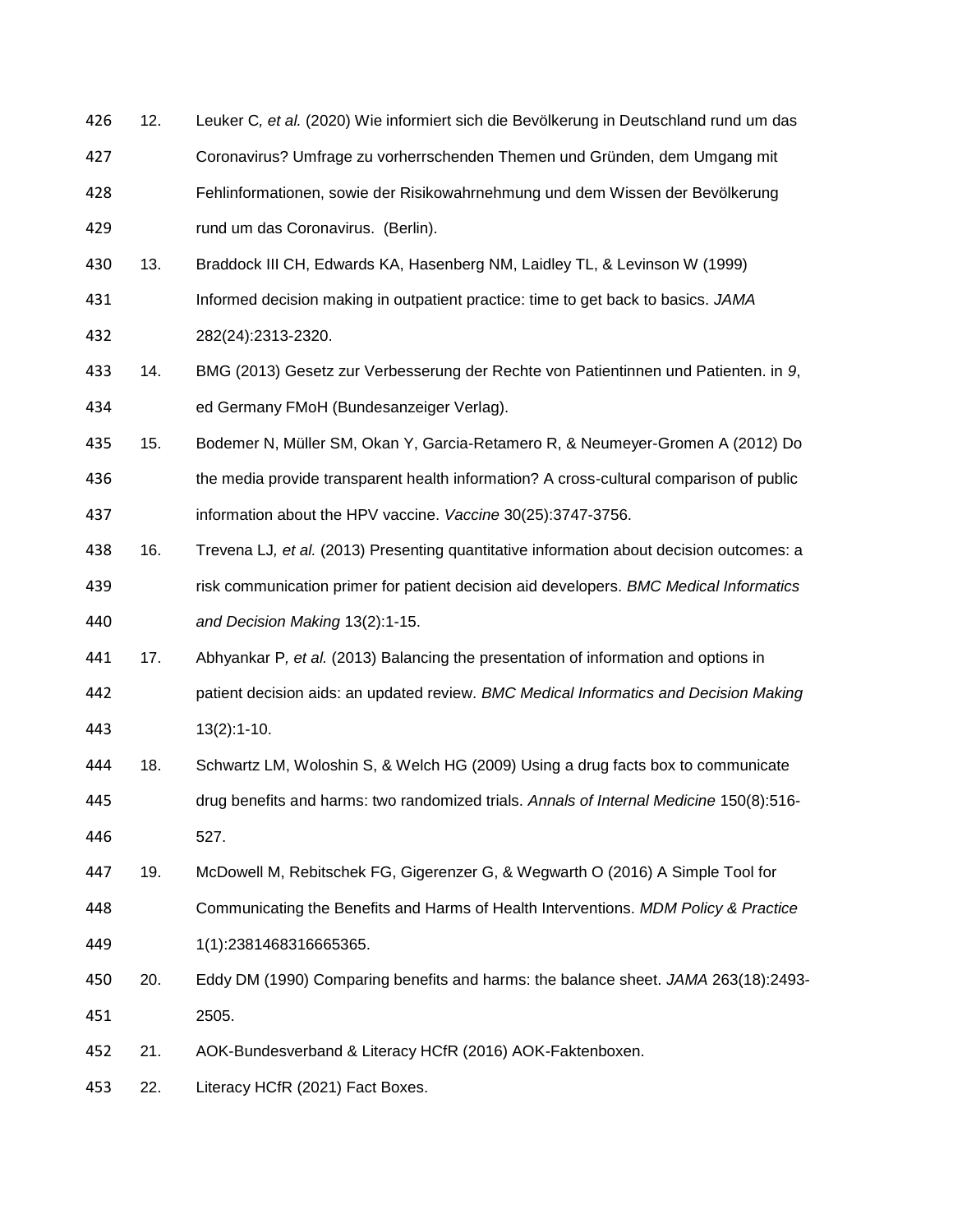| 454 | 23. | Hertwig R & Grüne-Yanoff T (2017) Nudging and boosting: Steering or empowering good      |
|-----|-----|------------------------------------------------------------------------------------------|
| 455 |     | decisions. Perspectives on Psychological Science 12(6):973-986.                          |
| 456 | 24. | Eber MR, Sunstein CR, Hammitt JK, & Yeh JM (2021) The modest effects of fact boxes       |
| 457 |     | on cancer screening. Journal of Risk and Uncertainty:1-26.                               |
| 458 | 25. | McDowell M, Gigerenzer G, Wegwarth O, & Rebitschek FG (2019) Effect of Tabular and       |
| 459 |     | Icon Fact Box Formats on Comprehension of Benefits and Harms of Prostate Cancer          |
| 460 |     | Screening: A Randomized Trial. Medical Decision Making 39(1):41-56.                      |
| 461 | 26. | Brick C, McDowell M, & Freeman AL (2020) Risk communication in tables versus text: a     |
| 462 |     | registered report randomized trial on 'fact boxes'. Royal Society Open Science           |
| 463 |     | 7(3):190876.                                                                             |
| 464 | 27. | Quinn SC, et al. (2013) Exploring communication, trust in government, and vaccination    |
| 465 |     | intention later in the 2009 H1N1 pandemic: results of a national survey. Biosecurity and |
| 466 |     | bioterrorism: biodefense strategy, practice, and science 11(2):96-106.                   |
| 467 | 28. | Ling M, Kothe EJ, & Mullan BA (2019) Predicting intention to receive a seasonal          |
| 468 |     | influenza vaccination using Protection Motivation Theory. Social Science & Medicine      |
| 469 |     | 233:87-92.                                                                               |
| 470 | 29. | Mesch GS & Schwirian KP (2015) Social and political determinants of vaccine hesitancy:   |
| 471 |     | Lessons learned from the H1N1 pandemic of 2009-2010. American Journal of Infection       |
| 472 |     | Control 43(11):1161-1165.                                                                |
| 473 | 30. | Kerr JR, et al. (2020) Predictors of COVID-19 vaccine acceptance across time and         |
| 474 |     | countries. medRxiv.2020.2012.2009.20246439.                                              |
| 475 | 31. | Warren GW & Lofstedt R (2021) COVID-19 vaccine rollout risk communication strategies     |
| 476 |     | in Europe: a rapid response. Journal of Risk Research:1-11.                              |
| 477 | 32. | infratest (2021) Corona-COMPASS.                                                         |
| 478 | 33. | Siegel N & Wagner GG (2021) Corona Online Meinungs Panel Survey Spezial.                 |
| 479 | 34. | Wegwarth O, Wagner GG, Spies C, & Hertwig R (2020) Assessment of German public           |
| 480 |     | attitudes toward health communications with varying degrees of scientific uncertainty    |
| 481 |     | regarding COVID-19. JAMA network open 3(12):e2032335-e2032335.                           |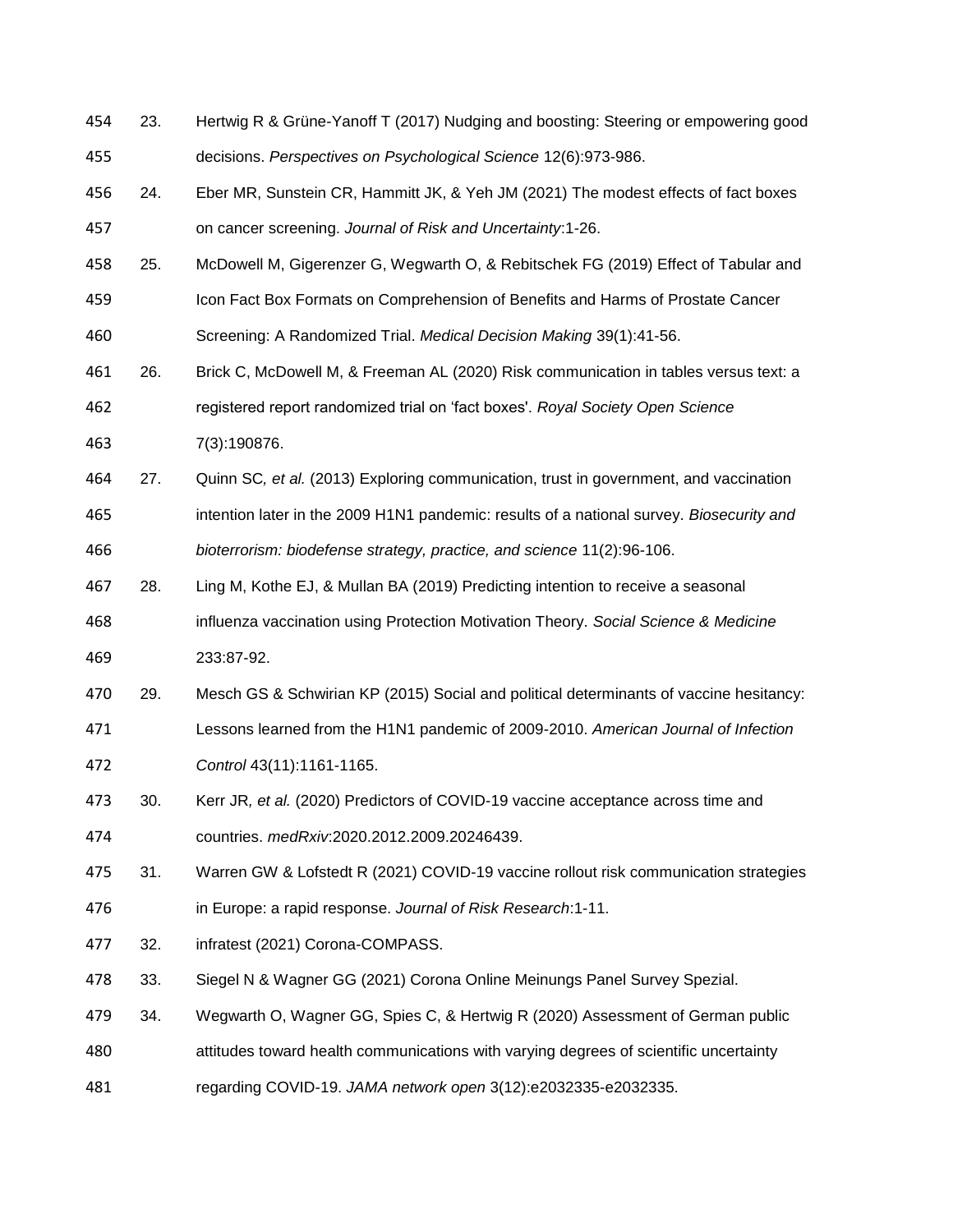35. Betsch C*, et al.* (2018) Beyond confidence: Development of a measure assessing the 5C psychological antecedents of vaccination. *PloS ONE* 13(12):e0208601. 36. Lühnen J, Albrecht M, Hanßen K, Hildebrandt J, & Steckelberg A (2015) Leitlinie evidenzbasierte Gesundheitsinformation: Einblick in die Methodik der Entwicklung und Implementierung. *Zeitschrift für Evidenz, Fortbildung und Qualität im Gesundheitswesen* 109(2):159-165. 37. Betsch C*, et al.* (2020) German COVID-19 Snapshot Monitoring (COSMO)-Welle 15 (23.06. 2020). 38. Frewer LJ*, et al.* (2002) Public preferences for informed choice under conditions of risk uncertainty. *Public Understanding of Science* 11:363-372. 39. Renn O & Levine D (1991) Credibility and trust in risk communication. *Communicating Risks to the Public: International Perspectives*, eds Kasperson RE & Stallen PJM (Springer Netherlands, Dordrecht), pp 175-217. 40. Kerr JR, Freeman ALJ, Marteau TM, & van der Linden S (2021) Effect of information about COVID-19 vaccine effectiveness and side effects on behavioural intentions: two online experiments. *medRxiv*:2021.2003.2019.21253963. 41. Lawes-Wickwar S*, et al.* (2021) A rapid systematic review of public responses to health messages encouraging vaccination against infectious diseases in a pandemic or epidemic. *Vaccines* 9(2):72. 42. Akl EA*, et al.* (2011) Using alternative statistical formats for presenting risks and risk reductions. *The Cochrane Database of Systematic Reviews* 2011(3):CD006776- CD006776. 43. O'Neill J*, et al.* (2014) Applying an equity lens to interventions: using PROGRESS ensures consideration of socially stratifying factors to illuminate inequities in health. *Journal of Clinical Epidemiology* 67(1):56-64. 44. HC & RKI (2021) Faktenboxen zur mRNA-Schutzimpfung gegen COVID-19. 45. Korn L, Böhm R, Meier NW, & Betsch C (2020) Vaccination as a social contract. *Proceedings of the National Academy of Sciences* 117(26):14890-14899.